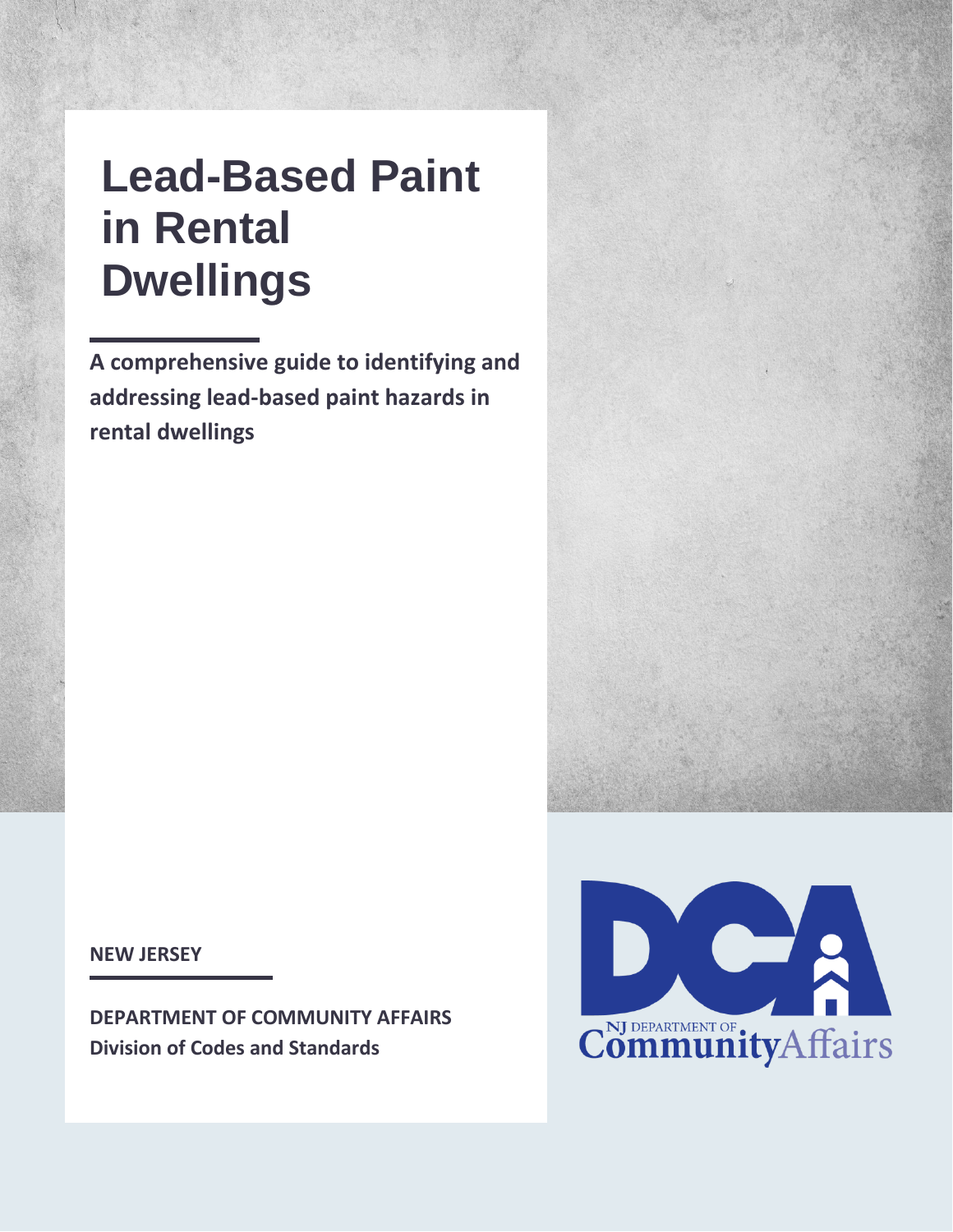# **Guide to Lead-Based Paint in Rental Dwellings**

(c) State of New Jersey Department of Community Affairs Division of Codes and Standards P.O. Box 802 Trenton, NJ 08625-0802 Phone (609) 292-7899 • Fax (609) 633-6729 [www.nj.gov/dca/division/codes](http://www.nj.gov/dca/division/codes)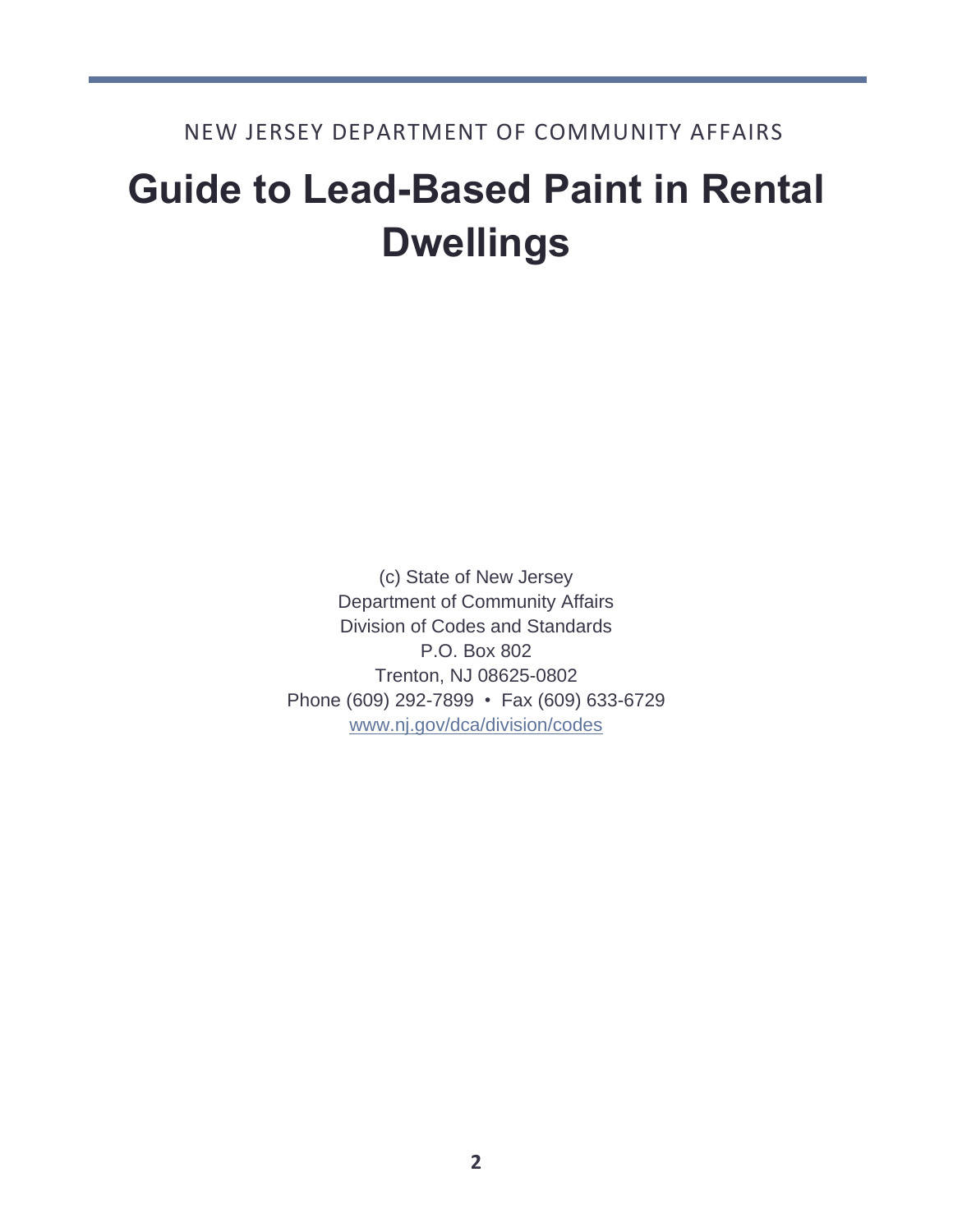# **Guide to Lead-Based Paint in Rental Dwellings** Foreword

This guide is intended to provide a comprehensive overview of lead-based paint hazards, how to inspect for such hazards, and how hazards can be mitigated or eliminated for compliance with P.L.2021, c.182. The guide is intended to serve owners and residents of rental dwellings throughout the State of New Jersey. It is written in five parts, each with different information to assist in understanding the many requirements associated with lead-based paint hazards in rental dwellings.

This guide shall act as the trainer's manual pursuant to C.52:27D-437.17b(2) and the guidelines pursuant to C.52:27D-437.20b.

Nothing in this guidance shall be construed to supersede the Statute (P.L.2021, c.182) or the forthcoming regulations. If any discrepancies exist between the information in this document and the statute or regulations, the statute or regulations shall govern.

This guide is established in accordance with P.L.2021, c.182.

**[https://www.njleg.state.nj.us/Bills/2020/PL21/182\\_.PDF](https://www.njleg.state.nj.us/Bills/2020/PL21/182_.PDF)**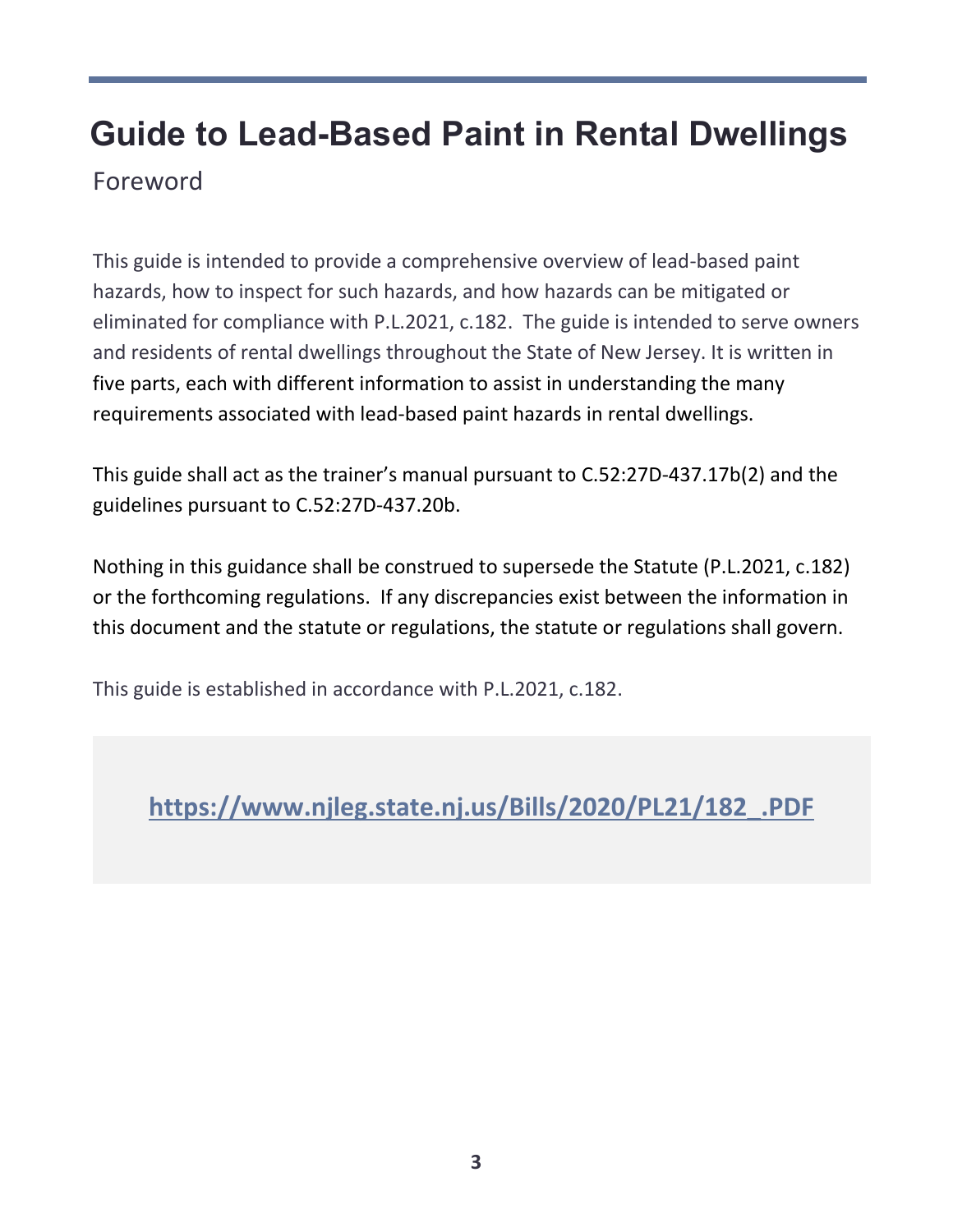## **Guide to Lead-Based Paint in Rental Dwellings**

**1.0.0 Table of Contents**

# **2.0.0 Introduction**

- 2.1.0 Definitions
- 2.1.1 Lead and its Associated Hazards
- 2.2.0 Lead-Based Paint
- 2.2.1. Identifying Lead-Based Paint Hazards

# **3.0.0 The Lead-Based Paint Inspection Law, P.L.2021, c.182**

- 3.1.0 What is P.L.2021, c.182?
- 3.2.0 What Buildings are Required to Comply with P.L.2021, c.182?
- 3.3.0 Inspection Procedure and Responsibilities
- 3.3.1. Fees for Inspection
- 3.3.2 Timelines for Inspections
- 3.3.3 Visual Inspections
- 3.3.4 Dust-Wipe Sampling
- 3.4.0 Inspection Results
- 3.4.1 Lead-Safe Certificate

# **4.0.0 Remediation of Lead-Based Paint Hazards**

- 4.1.0 How to Proceed if Lead-Based Paint Hazards are Found
- 4.1.1 Who May Perform Work?
- 4.2.0 Interim Controls
- 4.3.0 Abatement
- 4.4.0 Post-Remediation Inspection
- 4.5.0 Grants and Loans for Remediation Work

# **5.0.0 Record Keeping and Investigations/Enforcement**

- 5.1.0. Municipal Record Keeping
- 5.2.0. Municipal Investigations
- 5.3.0. Department of Community Affairs Investigations

# **Appendices**

- A. Lead-Safe Certification
- B. Frequently Asked Questions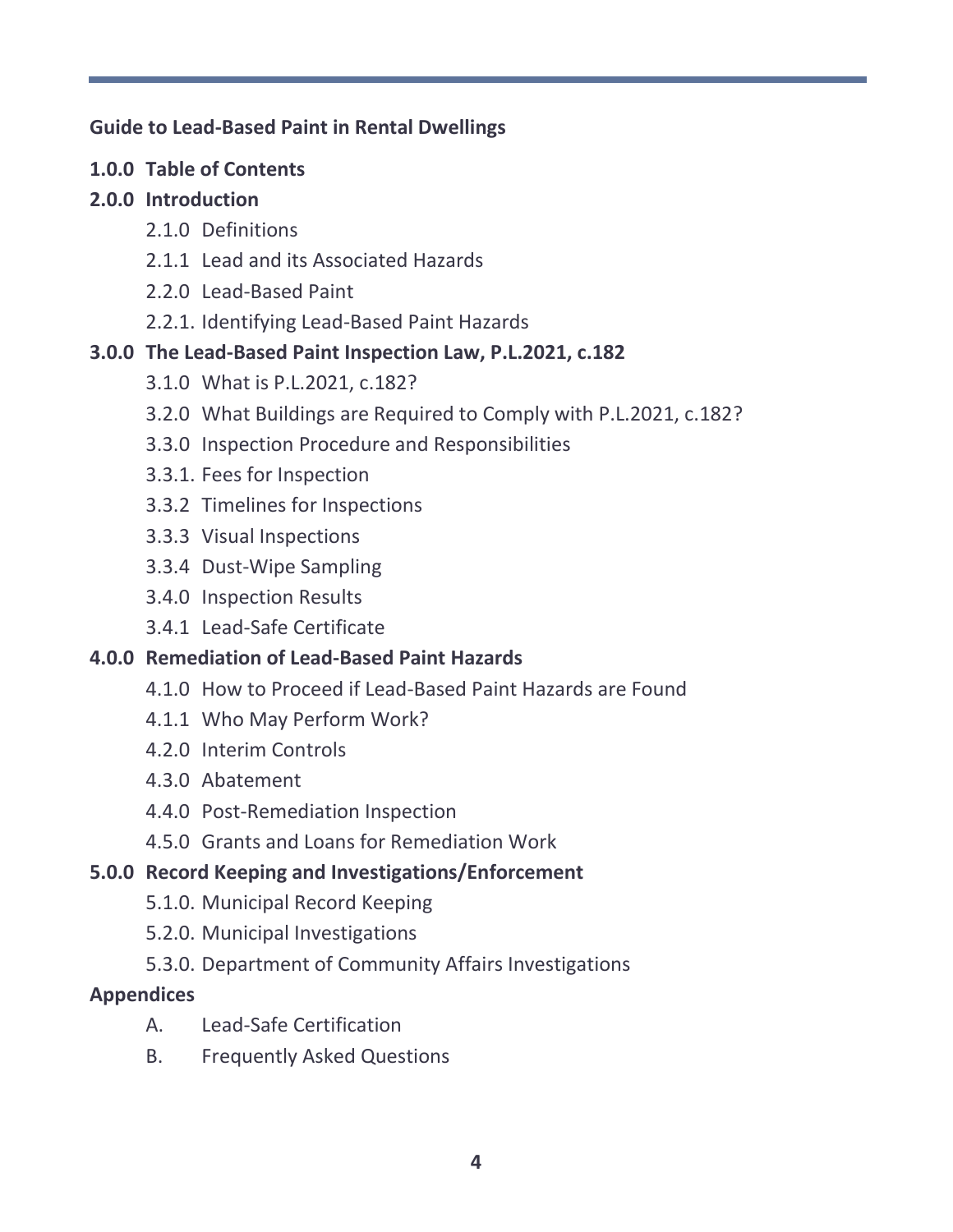## **2.0.0 INTRODUCTION**

# **2.1.0 Definitions**

"Commissioner" means the Commissioner of the Department of Community Affairs.

"Department" means Department of Community Affairs.

# "DOH" means the New Jersey Department of Health.

"Dust wipe sampling" means a sample collected by wiping a representative surface and tested in accordance with a method approved by the United States Department of Housing and Urban Development (HUD).

"Dwelling" means a building containing a room or rooms, or suite, apartment, unit, or space, that is rented and occupied or intended to be rented and occupied for sleeping and dwelling purposes by one or more persons.

"Dwelling unit" means a unit within a building that is rented and occupied or intended to be rented and occupied for sleeping and dwelling purposes by one or more persons.

"Interim controls" means a set of measures designed to reduce temporarily human exposure or likely exposure to lead-based paint hazards, including specialized cleaning, repairs, maintenance, painting, temporary containment, ongoing monitoring of leadbased paint hazards or potential hazards, and the establishment and operation of management and resident education programs and as it is defined under 42 U.S.C. § 4851b and regulations implemented pursuant thereto.

"Lead abatement" means a set of measures designed to permanently eliminate leadbased paint hazards in accordance with standards established by the Commissioner in N.J.A.C. 5:17.

"Lead abatement contractor" means a firm certified by the Department to perform lead abatement work pursuant to N.J.A.C. 5:17.

"Lead abatement worker" means an individual certified by the New Jersey Department of Health (DOH) to perform lead abatement work pursuant to N.J.A.C. 8:62.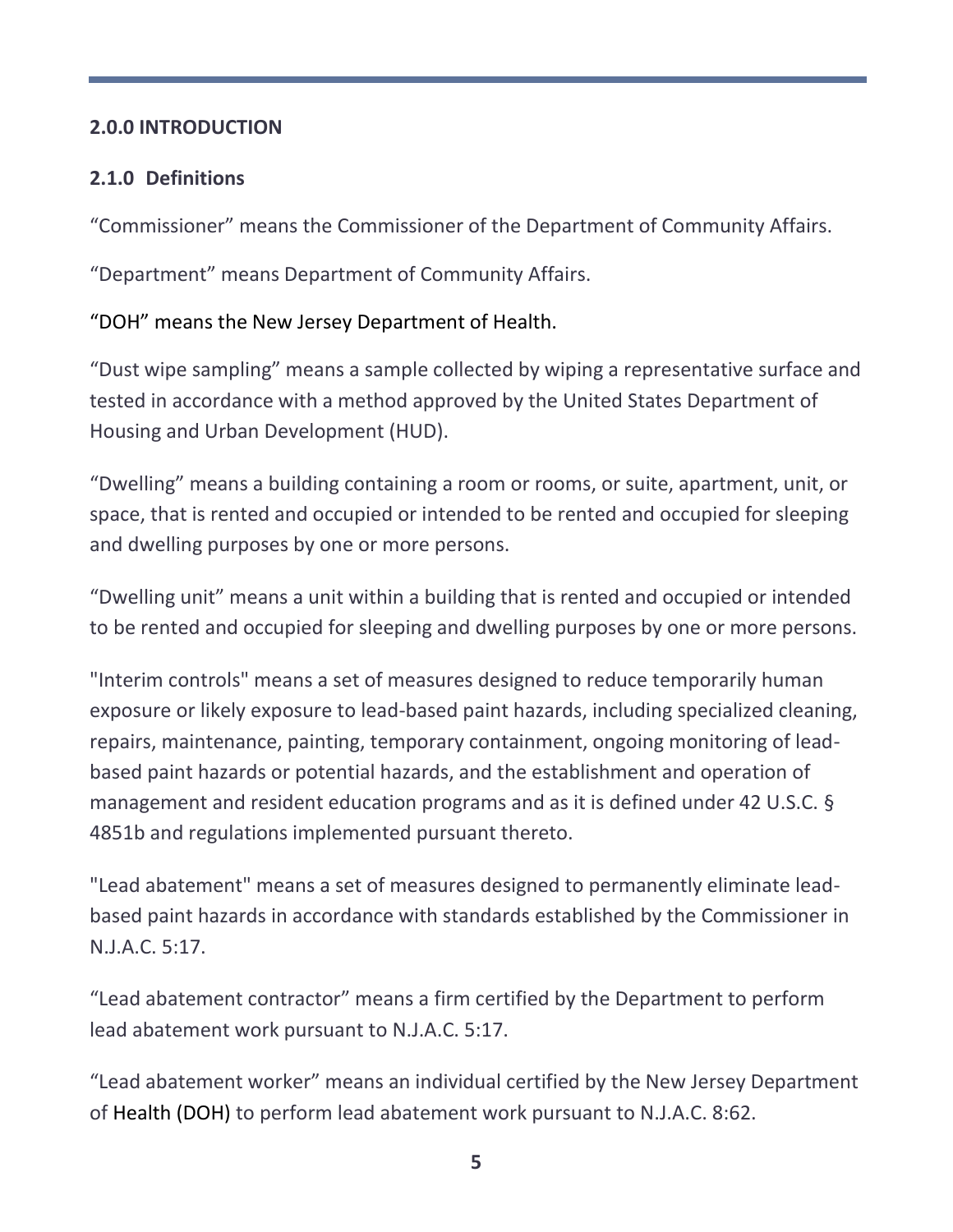"Lead-based paint" means paint or other surface coating material that contains lead in excess of 1.0 milligrams per centimeter squared or in excess of 0.5% by weight, or such other level as may be established by federal law.

"Lead-based paint hazard" means any condition that causes exposure to lead from lead-contaminated dust or lead-contaminated paint that is deteriorated or present in surfaces, that would result in adverse human health effects.

"Lead-based hazard control methods" means interim controls, as defined above. *Note that this definition is specific to lead-based paint inspections in rental dwellings and is not to be confused with the lead hazard control work as defined within the Department's regulations for Lead Hazard Evaluation and Abatement, N.J.A.C. 5:17.*

"Lead evaluation contractor" means a firm certified by the Department to perform lead inspection and risk assessment work pursuant to N.J.A.C. 5:17. This includes the ability to perform dust wipe sampling.

"Lead inspector or risk assessor" means an individual certified by DOH to perform lead inspection and risk assessment work pursuant to N.J.A.C. 8:62. This includes the ability to perform dust wipe sampling.

"Lead free" means that a dwelling or dwelling unit has been confirmed to have fully abated all lead-based paint hazards or that no lead-based paint exists in the dwelling or dwelling unit.

"Lead safe" means that a dwelling has no outstanding lead-based paint hazards, but the dwelling is not necessarily lead free.

"Lead-safe certification" means the certification issued pursuant to the regulations promulgated pursuant to P.L.2021, c.182, which confirms that a periodic inspection, as defined below, was performed, and no lead-based paint hazards were found. This certification is valid for two years from the date of issuance.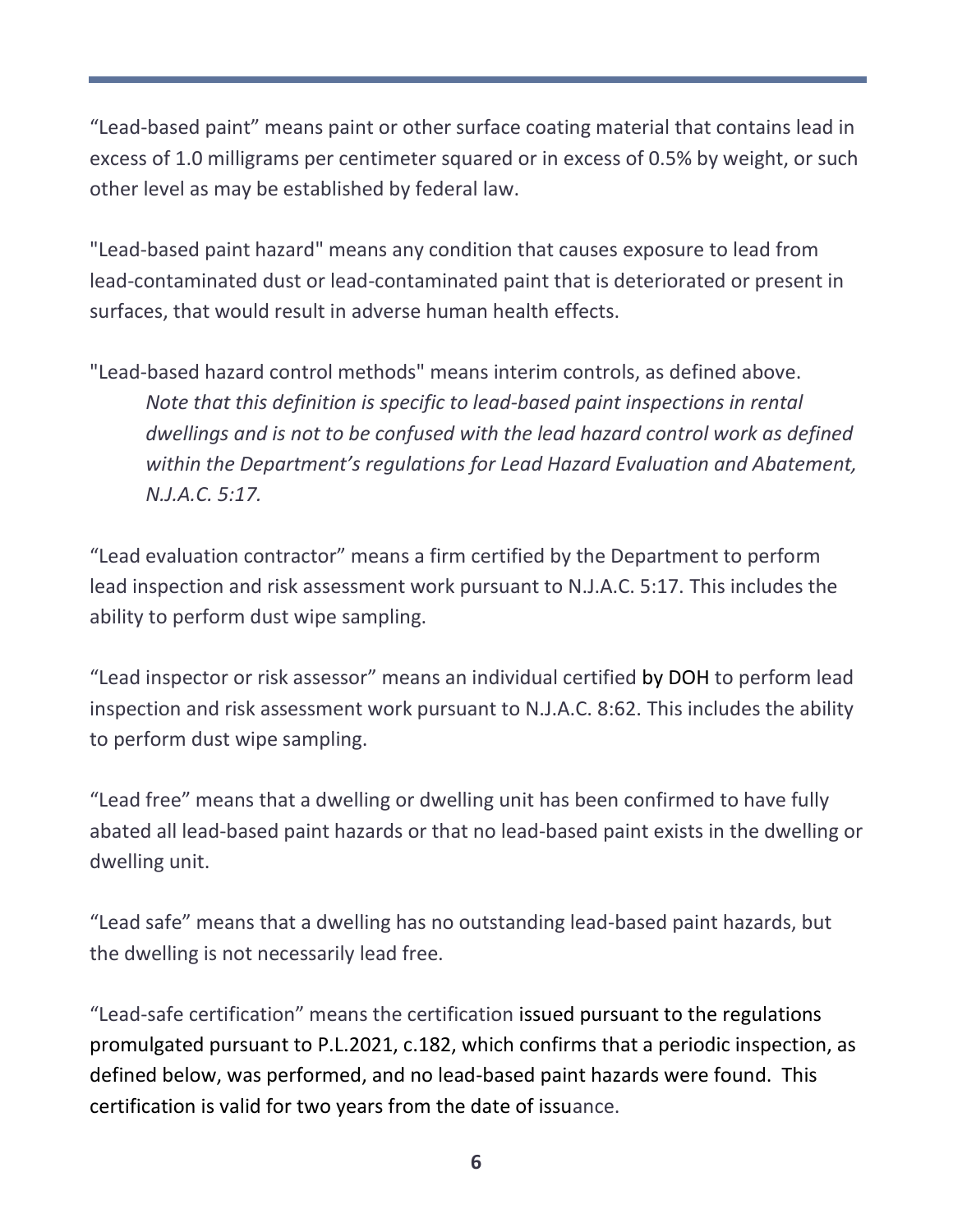"Multiple dwelling" means any building or structure and any land appurtenant thereto, and any portion thereof, in which three or more dwelling units are occupied or intended to be occupied by three or more persons living independently of each other. "Multiple dwelling" also means any group of ten or more buildings on a single parcel of land or on contiguous parcels under common ownership, in each of which two dwelling units are occupied or intended to be occupied by two persons or households living independently of each other, and any land appurtenant thereto, and any portion thereof. "Multiple dwelling" does not include those buildings and structures that are excluded by statute (See N.J.S.A. 55:13A-3(k)).

"Periodic lead-based paint inspection" means the initial inspection of all applicable dwelling units at the earlier of two years from the effective date of P.L.2021, c.182, July 22, 2022, or tenant turnover, and thereafter the earlier of three years or upon tenant turnover for the purposes of identifying lead-based paint hazards in dwellings subject to P.L.2021, c.182.

"Permanent local agency" means a local, municipal agency maintained for the purpose of conducting inspections and enforcing laws, ordinances, and regulations concerning buildings and structures within its jurisdiction. This may include local building agencies, health agencies, and housing agencies.

"Remediation" means interim controls or lead abatement work undertaken in conformance with this Chapter to address lead-based paint hazards.

*Colloquially, remediation is often used synonymously with interim controls and does not include abatement; however, in the context of P.L.2021, c.182, remediation is defined as encompassing both interim controls and abatement.*

"Tenant turnover" means the time at which all existing occupants vacate a dwelling unit, and all new tenants move into the dwelling unit or the time at which a new tenant enters a vacant dwelling unit.

"Visual assessment" means a visual examination for deteriorated paint or visible surface dust, debris, or residue.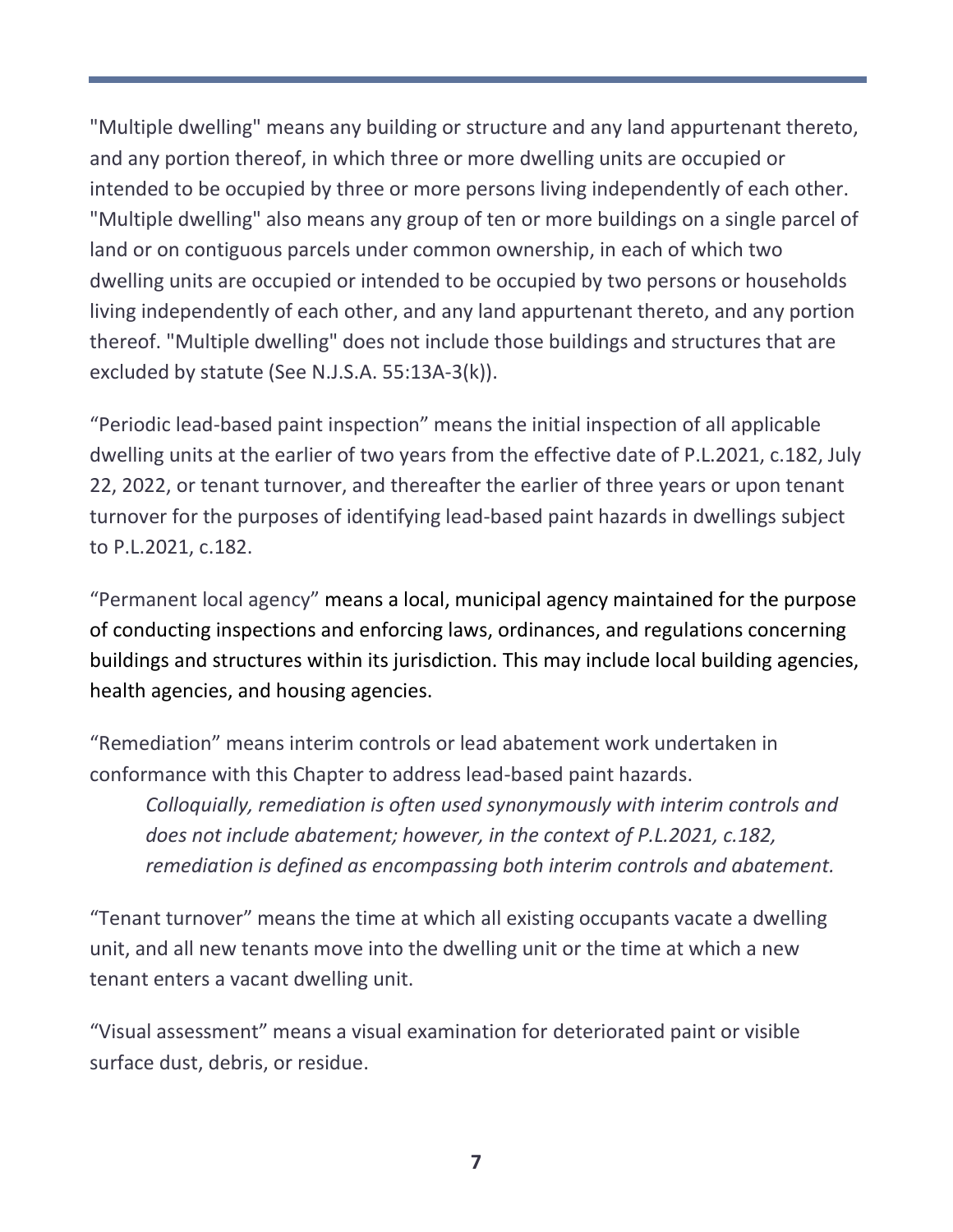## **2.1.1 Lead and its Associated Hazards**

Lead is a naturally occurring element and heavy metal in our environment.

Historically, it was used in industrial processes and commercial products like gasoline, paint, cosmetics, spices, and pottery. This is because lead has many useful properties; it is moisture-resistant, does not rust, and is malleable and easy to work with.

Lead's toxicity has been documented for centuries. Throughout the 20th century to present day, its harmful effects on human physiological and behavioral health have become increasingly understood by public health experts.

Lead exposure happens when people encounter lead in their environment. This can be through old household paint, contaminated soil, or other sources. Exposure is determined by measuring the concentration of lead in a person's blood.

Lead exposure occurs when lead has been introduced into the bloodstream by ingestion or inhalation of lead dust. Our bodies cannot distinguish lead from other minerals, like iron or calcium, which our bodies need. Lead is then deposited in our organs as well as our brain and bone marrow.

The Centers for Disease Control (CDC) sets the threshold for elevated blood lead levels. Lead exposure can be of particular concern for children. Lead exposure in children can cause nervous system and kidney damage, as well as learning disabilities, attentiondeficit disorder, and decreased intelligence. It can also cause behavior, speech, and language problems, hearing damage, decreased muscle and bone growth, and poor muscle coordination.

Children under the age of six and pregnant women are considered to be at the highest risk for exposure. This is because any lead that a pregnant woman is exposed to transfers to the fetus and would be present at birth. For small children putting their hands in their mouths is a normal part of learning development. Doors and windows with lead paint can release a fine lead dust when opened and closed, and young children can be exposed to lead in the normal course by putting hands with this almost invisible lead dust in their mouths. Children can also be exposed by eating lead-based paint chips that peel off the wall or chewing on windowsills, door frames, or any other surfaces containing lead-based paint.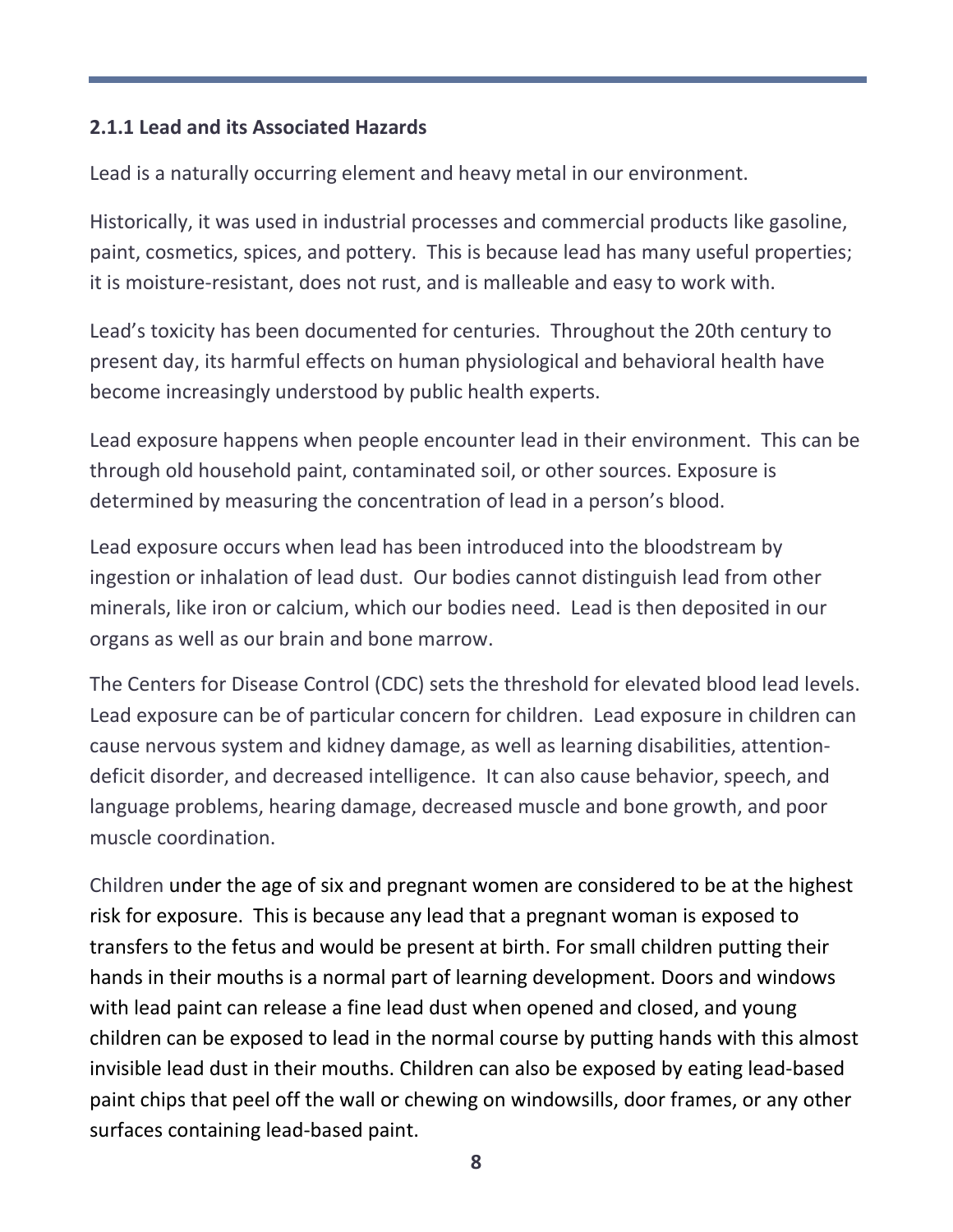# **2.2.0 Lead-Based Paint**

In 1972, the State of New Jersey banned the use of lead-based paint. The Federal Government banned its use in residential properties in 1978.

Prior to this time, lead-based paint was commonly used because it was durable and long-lasting. Many homes and dwellings and childcare facilities built before 1978 may contain lead-based paint.

Because of this historical context, age of housing is one of the primary indicators of the presence of lead-based paint in the home or dwelling.

# **2.2.1 Identifying Lead-Based Paint Hazards**

Deteriorating lead-based paint (peeling, chipping, chalking, cracking, or damaged paint) is a hazard and requires immediate attention. It may also be a hazard when found on surfaces that children can chew or that get a lot of wear-and-tear, such as windows and windowsills, doors and door frames, stairs, railings, banisters, and porches. Lead-based paint is less likely to be a hazard if it is in good condition, and the paint is not on an impact or friction surface.

Lead dust can form when lead-based paint is scraped, sanded, or heated. Dust also forms when painted surfaces bump or rub together. Lead chips and dust can reside on surfaces and objects that people touch. Settled dust can reenter the air when people vacuum, sweep, or walk through the affected area.

The only way to identify lead paint or dust hazards is to inspect for the presence of lead.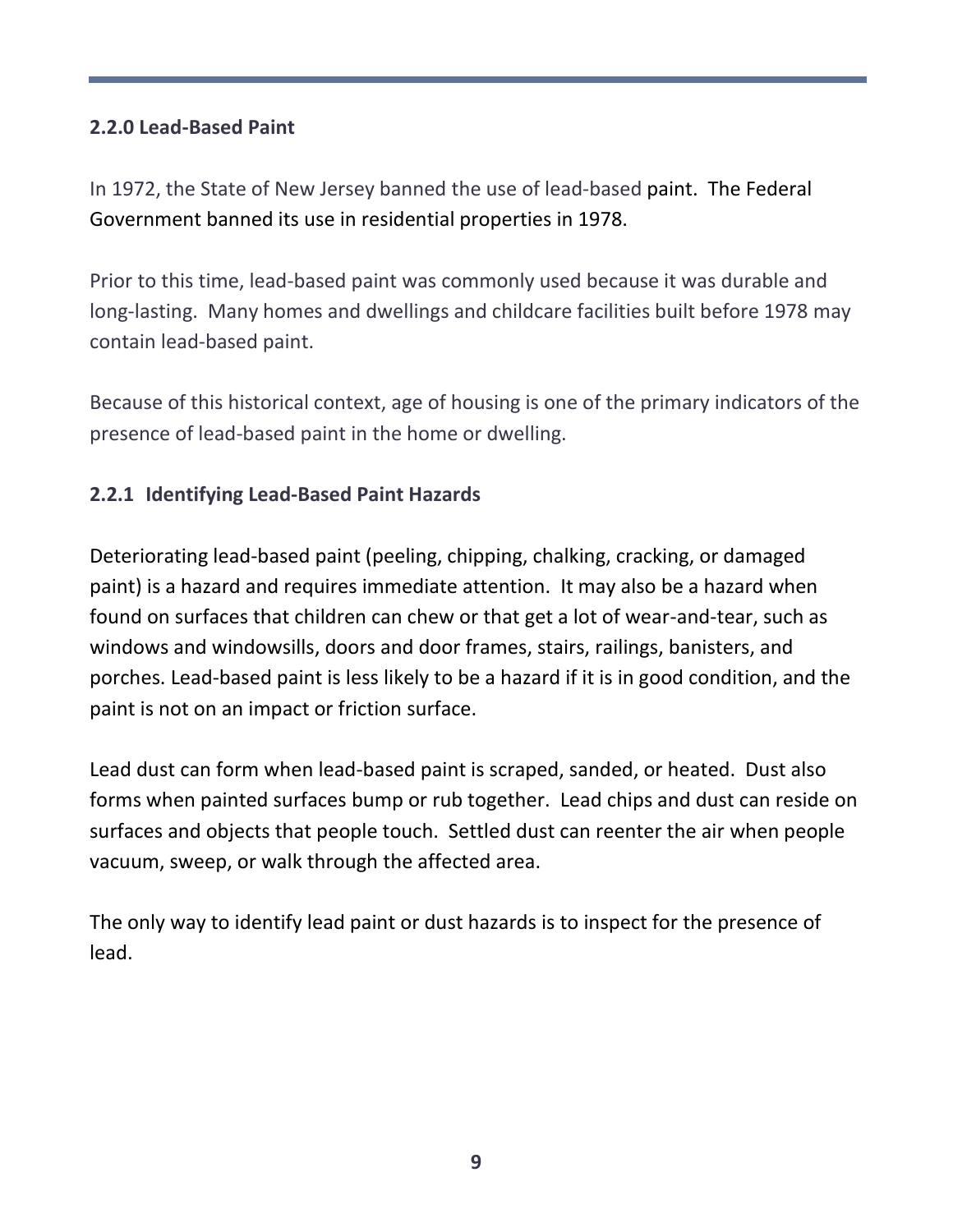#### **3.0.0 THE LEAD-BASED PAINT INSPECTION LAW, P.L.2021, c.182**

#### **3.1.0 What is P.L.2021, c.182?**

P.L.2021, c.182 addresses lead-based paint hazards in residential rental property and establishes lead-based paint hazard control work programs, discussed in Section 4.5.0.

The law imposes an obligation on municipalities to perform or hire a certified lead evaluation contractor to perform inspections of certain single-family, two-family, and multiple rental dwellings for lead-based paint hazards, at times specified in the law.

A municipality shall permit dwelling owners/landlords to directly hire a certified lead evaluation contractor for this purpose. Municipalities may  $-$  and are encouraged to  $$ perform supplemental inspections in some dwellings where the owner has directly hired a certified lead evaluation contractor to perform the periodic lead-based paint inspections to confirm that such inspections are being conducted in accordance with the legal requirements.

The municipality can prohibit dwelling owners from directly hiring a lead evaluation contractor if the owner has previously failed to have the periodic inspections completed or if there is a perceived or actual conflict of interest between the owner and their choice of lead evaluation contractor as determined by the municipality, and instead require owners to utilize municipal inspectors or lead evaluation contractors contracted by the municipality for this purpose.

If lead-based paint hazards are identified, then the owner of the dwelling shall remediate through abatement or lead-based paint hazard control mechanisms.

Individuals are certified as lead inspector/risk assessors, lead abatement workers, and lead abatement supervisors by the New Jersey Department of Health pursuant to their regulations at N.J.A.C. 8:62, adopted under the authority of N.J.S.A. 26:2Q-1, et seq. Information on the requirements for an individual to be certified may be found online at: [https://www.nj.gov/health/ceohs/lead/lead-workers-supervisors/.](https://www.nj.gov/health/ceohs/lead/lead-workers-supervisors/)

Firms that perform lead evaluation or abatement services are certified by the Department of Community Affairs. This information may be found online at: [https://www.nj.gov/dca/divisions/codes/offices/leadhazard\\_abatement.html.](https://www.nj.gov/dca/divisions/codes/offices/leadhazard_abatement.html)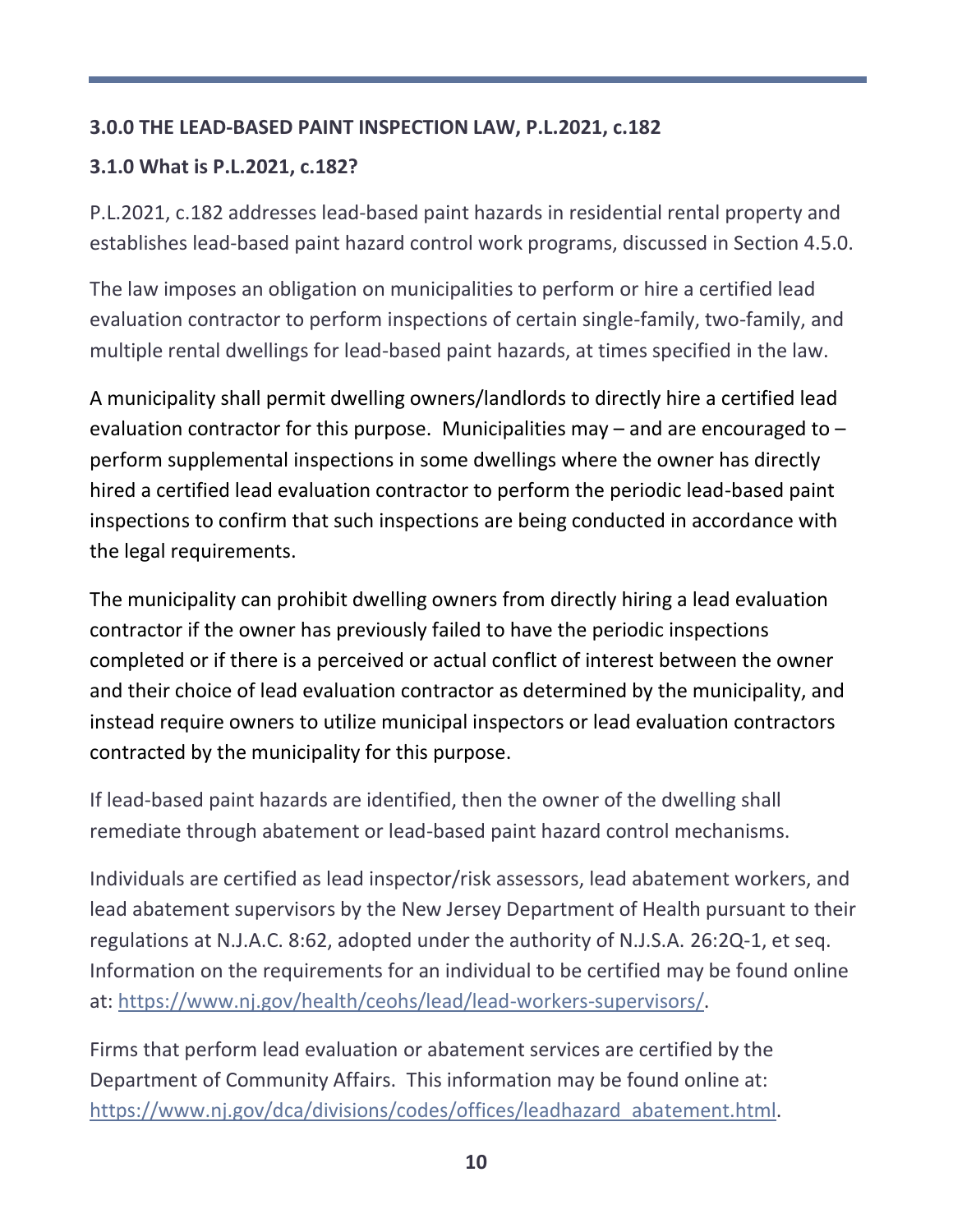#### **3.2.0 Dwellings that Must be Inspected Pursuant to P.L.2021, c.182**

In accordance with P.L.2021, c.182, single-family, two-family, and multiple rental dwellings must be inspected for lead-based paint hazards, except for the following:

- Dwellings that were constructed during or after 1978.
- Single-family and two-family seasonal rental dwellings which are rented for less than six-months duration each year by tenants that do not have consecutive lease renewals. This exemption for seasonal rental dwellings does not extend to seasonal multiple dwellings.
- Dwellings that have been certified to be free of lead-based paint pursuant to N.J.A.C. 5:17-3.16(b) either after an abatement is completed or an evaluation has confirmed that there is no lead-based paint in the dwelling.
- Multiple rental dwellings that have been registered with the Department of Community Affairs for at least ten years and have no outstanding lead violations from the most recent cyclical inspection performed on the multiple dwelling under the "Hotel and Multiple Dwelling Law" (N.J.S.A. 55:13A-1). Cyclical inspections currently occur every five years in multiple dwellings.
	- o This means that all multiple dwellings constructed prior to 1978 and registered with the Department for at least ten years that have a certificate of inspection issued by the Department of Community Affairs, Bureau of Housing Inspection, are exempt from this requirement. A certificate of inspection means there are no outstanding violations.
	- o A multiple dwelling that has been registered with the Department for at least ten years with an open inspection that has no violations for paint is also exempt from this requirement.
		- Open inspections means that inspections are ongoing to remediate violations during a cyclical inspection. This is because, during cyclical inspections, the Department cites paint violations, which includes flaking, loose, or peeling paint on any interior surfaces rather than lead violations. To ensure periodic lead-based paint inspections occur where needed, any open paint violations in a dwelling unit must be inspected pursuant to P.L.2021, c.182.
- Dwellings with a valid lead-safe certificate issued pursuant to this law, P.L.2021, c.182. Lead-safe certificates are valid for two years from the date of issuance.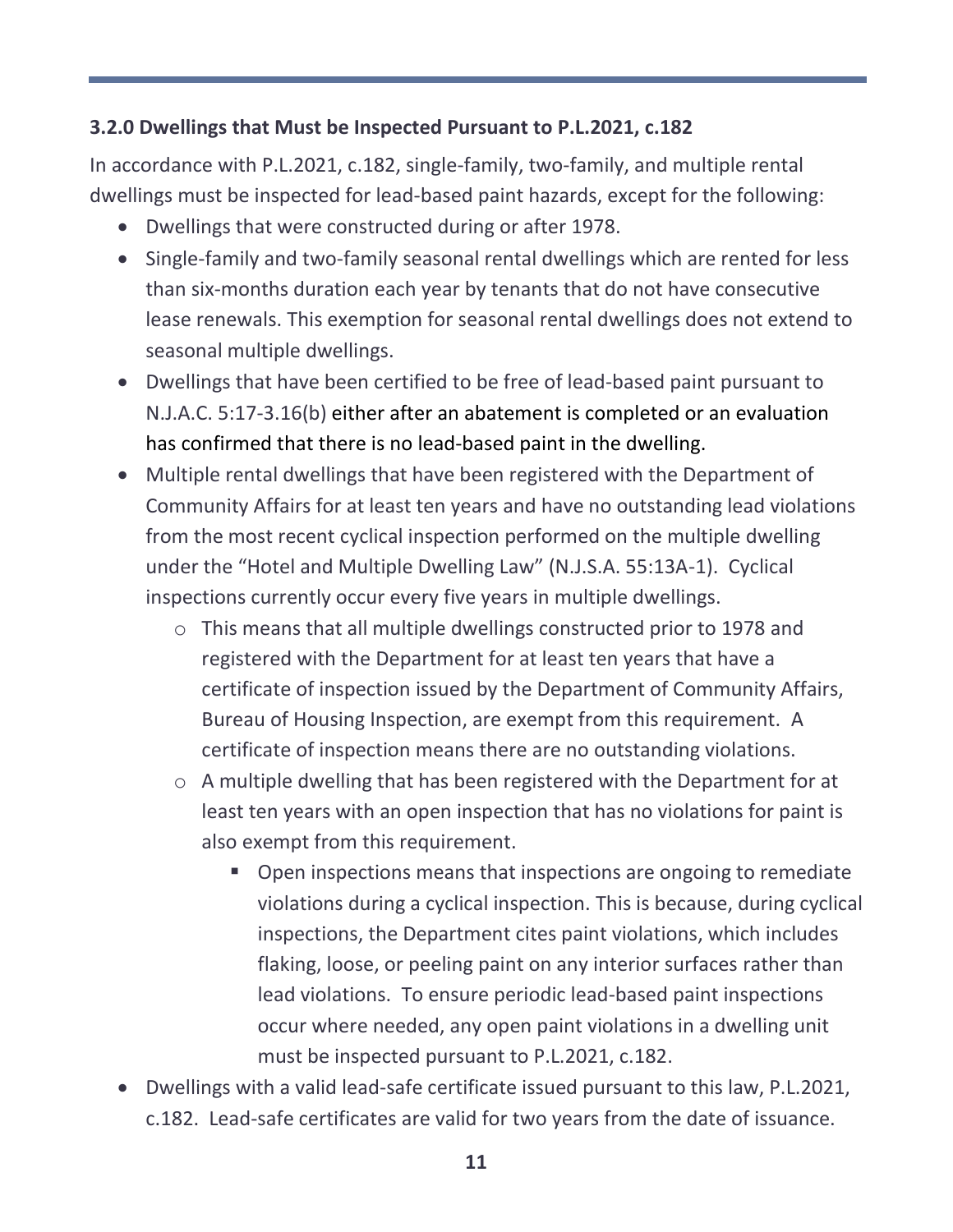# **3.3.0 Periodic Inspection Procedure and Responsibility**

# **3.3.1. Responsibility**

In all cases, ensuring inspections occur is the responsibility of the municipality. Depending on the organization of the municipality, and the choice of the owners of rental dwellings, the responsibility for inspection varies, as shown in the figure below.



# 1. Municipal Inspector

• In a municipality that maintains a permanent local agency for the purpose of conducting inspections and enforcing laws, ordinances, and regulations concerning buildings and structures, such agency is responsible for performing the required inspections.



# 2. Lead Evaluation Contractor

• In a municipality that does not maintain a permanent local agency for the purpose of conducting inspections and enforcing laws, ordinances, and regulations concerning buildings and structures within the municipality, such agency must hire a lead evaluation contractor to perform the required inspections.



# 3. Landlord or Owner Choice

• Regardless of whether the municipality has a permanent local agency, if the landlord or owner so chooses, all municipalties must allow the dwelling owner or landlord to directly hire a lead evaluation contractor to perform the required inspection.

# **3.3.2 Procedure**

All rental dwelling units required to be inspected pursuant to P.L.2021, c.182 must be inspected for lead-based paint within two years of the effective date of the law, July 2, 2022, or upon tenant turnover, whichever is earlier.

This means that the first inspection must take place no later than July 22, 2024.

During the periodic lead-based paint inspection, if any potential habitability issues are identified, the inspector may refer the dwelling to the relevant municipal office.

For dwellings located in a municipality in which less than three percent of children six years of age or younger tested have a blood lead level greater than or equal to five micrograms per deciliter, the inspection may be carried out through visual inspection, as explained in Section 3.3.4, below. However, these municipalities may elect to undertake dust wipe sampling, as explained in Section 3.3.5, below.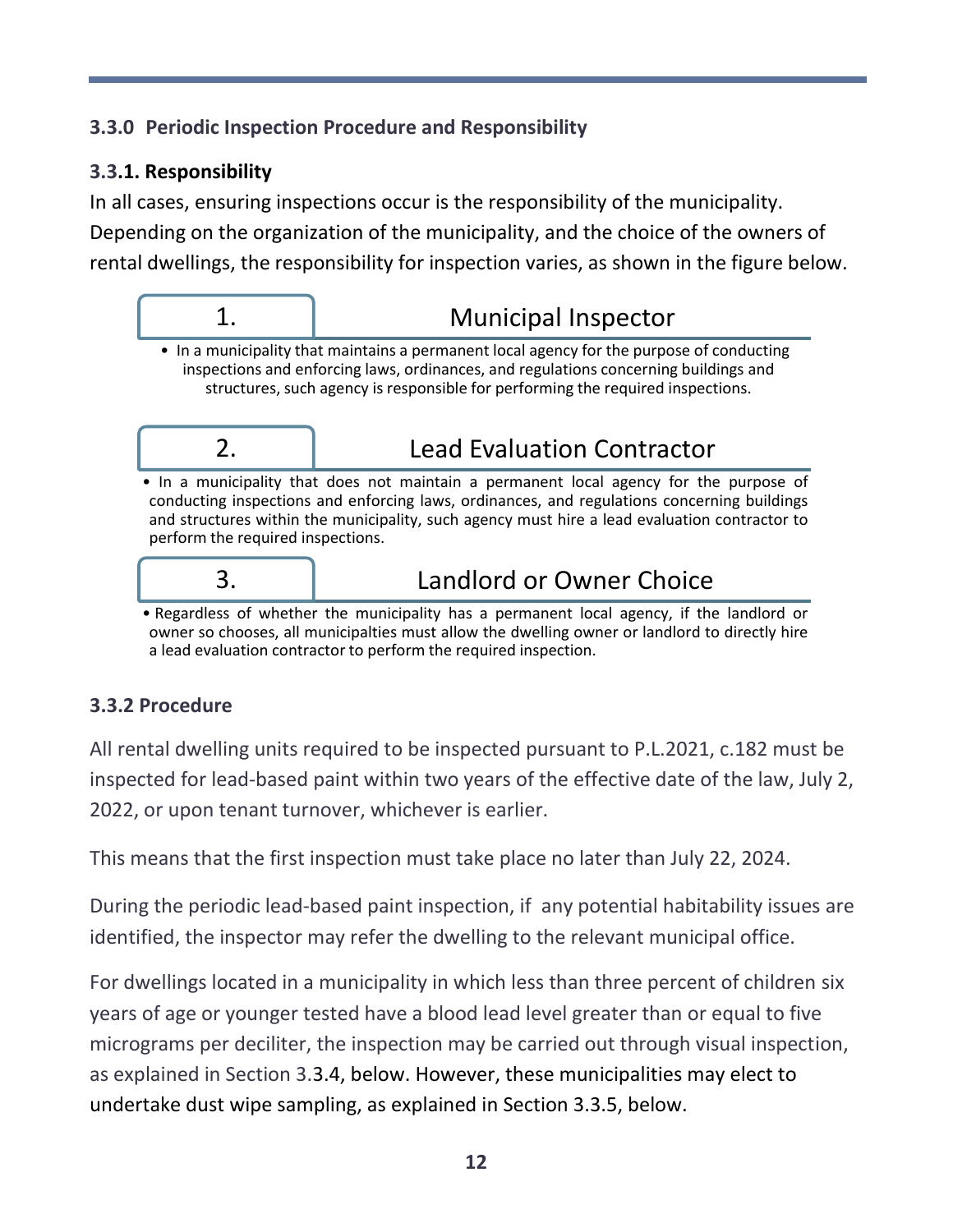For dwellings located in a municipality in which at least three percent of children tested, six years of age or younger, have a blood lead level greater than or equal to five micrograms per deciliter, the inspection must be carried out through dust wipe sampling, as explained in Section 3.3.5, below.

## **3.3.3. Timeline to Follow After the Initial Inspection**

For nonexempt units, after the initial inspection mentioned in Section 3.3.2 is conducted, units shall be inspected for lead-based paint hazards every three years, or upon tenant turnover, whichever is earlier.

An inspection upon tenant turnover is not required if the owner has a valid lead-safe certificate. Lead-safe certificates are valid for two years. Accordingly, if the lead-safe certificate has not expired upon tenant turnover, the next inspection will be three years from the prior inspection. If the lead-safe certificate has expired upon tenant turnover (i.e., more than two years after the issuance of the certificate, but before the three-year mark), an inspection will be necessary upon tenant turnover.

An inspection upon tenant turnover will reset the clock for the three-year inspection.

A chart with hypothetical timeframes is provided below to demonstrate how this inspection cycle may be structured. For ease of use, this chart only addresses inspections where no lead-based paint hazards are found, and no additional inspection is required. In all scenarios, the three-year inspection should be scheduled from the most recent inspection which resulted in a lead-safe certificate.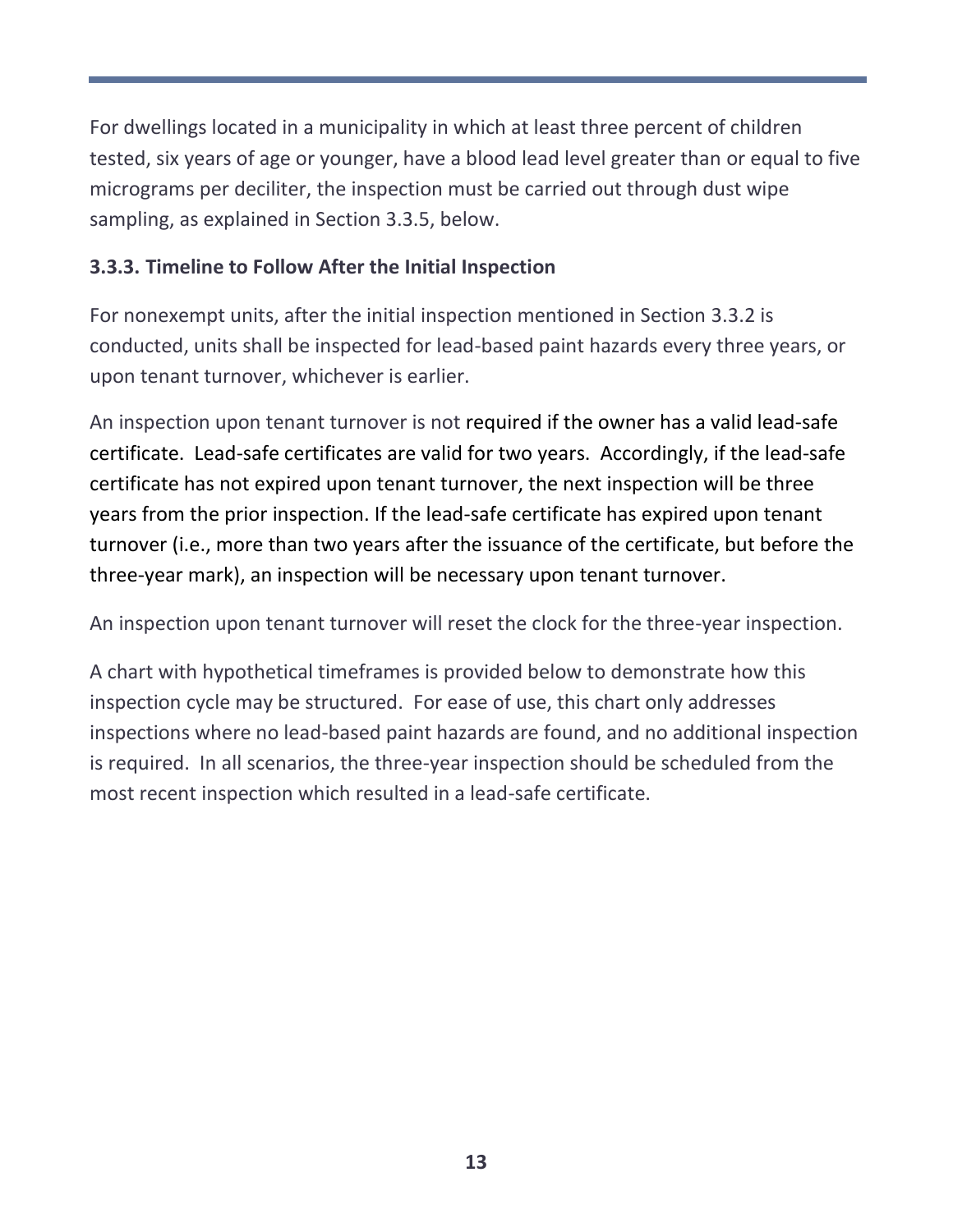

To ensure compliance with the timeframes established within P.L.2021, c. 182, owners subject to P.L.2021, c.182 must notify municipalities of all tenant turnovers, especially in the event the lead-safe certificate has expired.

# **3.3.4 Visual Inspections**

For municipalities that may perform visual assessments, the inspector should examine rental dwellings for deteriorated paint or visible surface dust, debris, or residue.

Paint is deteriorated when it is peeling, chipping, chalking, or cracking. Tack and nail holes, small hairline cracks, and other surface imperfections may not be considered deteriorated paint.

The inspector should look for deteriorated paint on all painted building components, especially any walls, window, or trim. Also, the inspector should look on surfaces that experience friction or impact. When two surfaces slide across each other or strike one another, the painted surface may become deteriorated. Examples of friction and impact surfaces are doors, windows, floors, and trim areas.

The inspector should look for paint chips or dust from painting activities that were not cleaned up and paint residue on the floors, which could be a hazard for small children.

HUD offers Visual Assessment Training online at: [https://apps.hud.gov/offices/lead/training/visualassessment/h00200.htm.](https://apps.hud.gov/offices/lead/training/visualassessment/h00200.htm)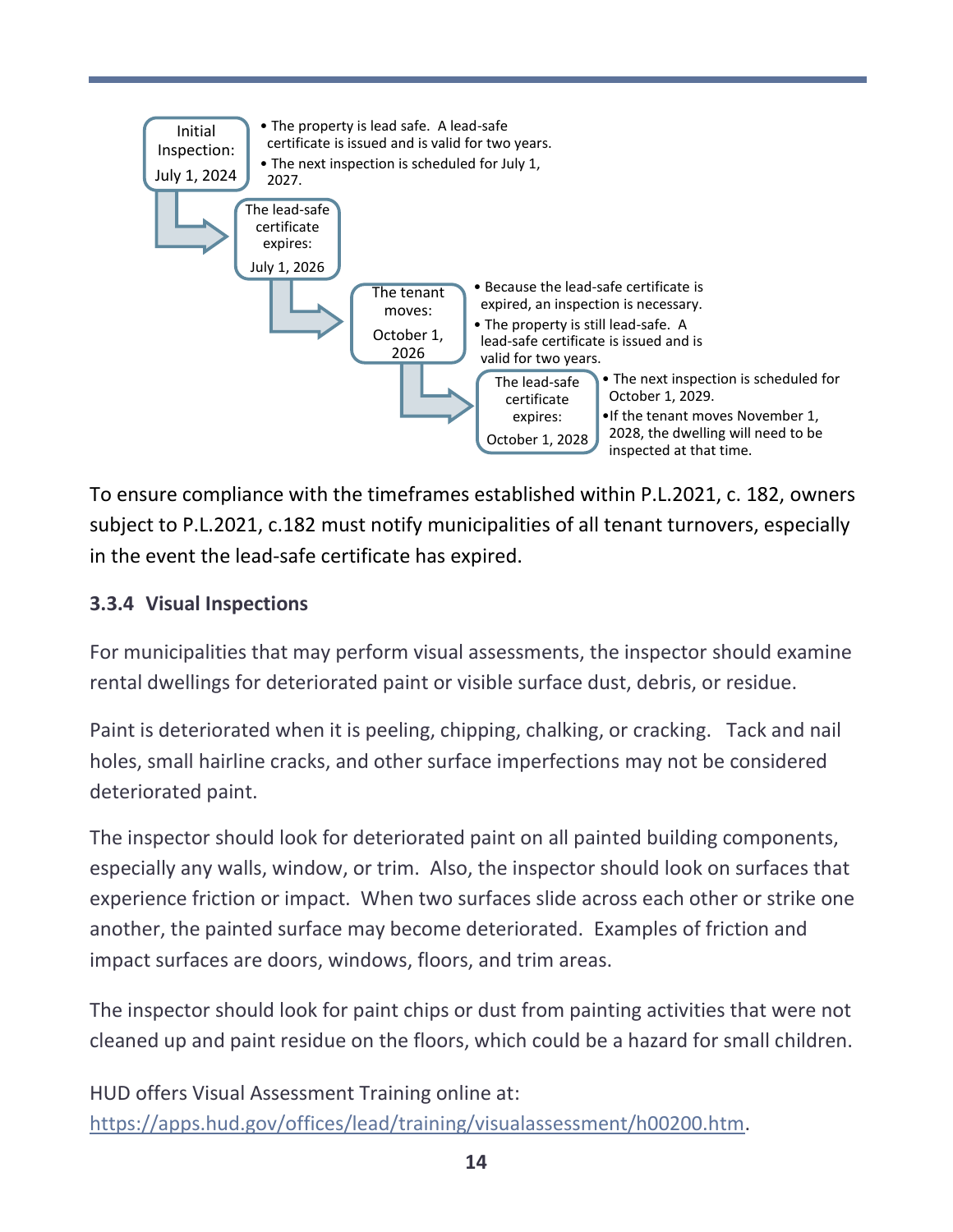# **3.3.5 Dust Wipe Sampling**

Dust wipe sampling is collected by wiping representative surfaces, including floors (both carpeted and uncarpeted), interior windowsills, and other similar surfaces, and testing in accordance with a method approved by HUD.

These samples must be undertaken properly to ensure that results are accurate. N.J.A.C. 5:17 contains requirements for dust wipe sampling. In addition, Appendix 13.1 of the HUD Guidelines for the Evaluation and Control of Lead-Based Paint Hazards in Housing provides the protocol for sample collection. This Appendix is available online at: [https://www.hud.gov/sites/documents/LBPH-40.PDF.](https://www.hud.gov/sites/documents/LBPH-40.PDF)

It is recommended that the lead evaluation contractor or permanent local agency also perform a visual inspection when undertaking a dust wipe sampling.

## **3.4.0 Periodic Inspection Results – No Lead-Based Paint Hazards**

If it is determined upon inspection that no lead-based paint hazards exist in a dwelling, the lead evaluation contractor or local enforcing agency shall certify the dwelling unit as lead-safe. The lead-safe certification is valid for a period of two years.

If, during the certification period, a lead evaluation contractor, lead inspector, risk assessor, a local health department, or a public agency conducts an independent inspection or risk assessment and determines that there is a lead-based paint hazard, the lead-safe certification issued is invalid, and the independent inspector or risk assessor shall inform the municipality of the results of the inspection.

If lead-based paint hazards exist, see Section **4.0.0.**

## **3.5.0. Fees for Periodic Inspections**

Municipalities must charge the dwelling owner a fee sufficient to cover the cost of inspection. For municipalities that must hire a lead evaluation contractor to perform the inspection, the fee should include the cost of hiring the lead evaluation contractor.

In addition, each municipality must assess an additional fee of \$20 per unit inspected, which shall be deposited into the Lead Hazard Control Assistance Fund, unless the Department has already assessed this additional lead surcharge fee.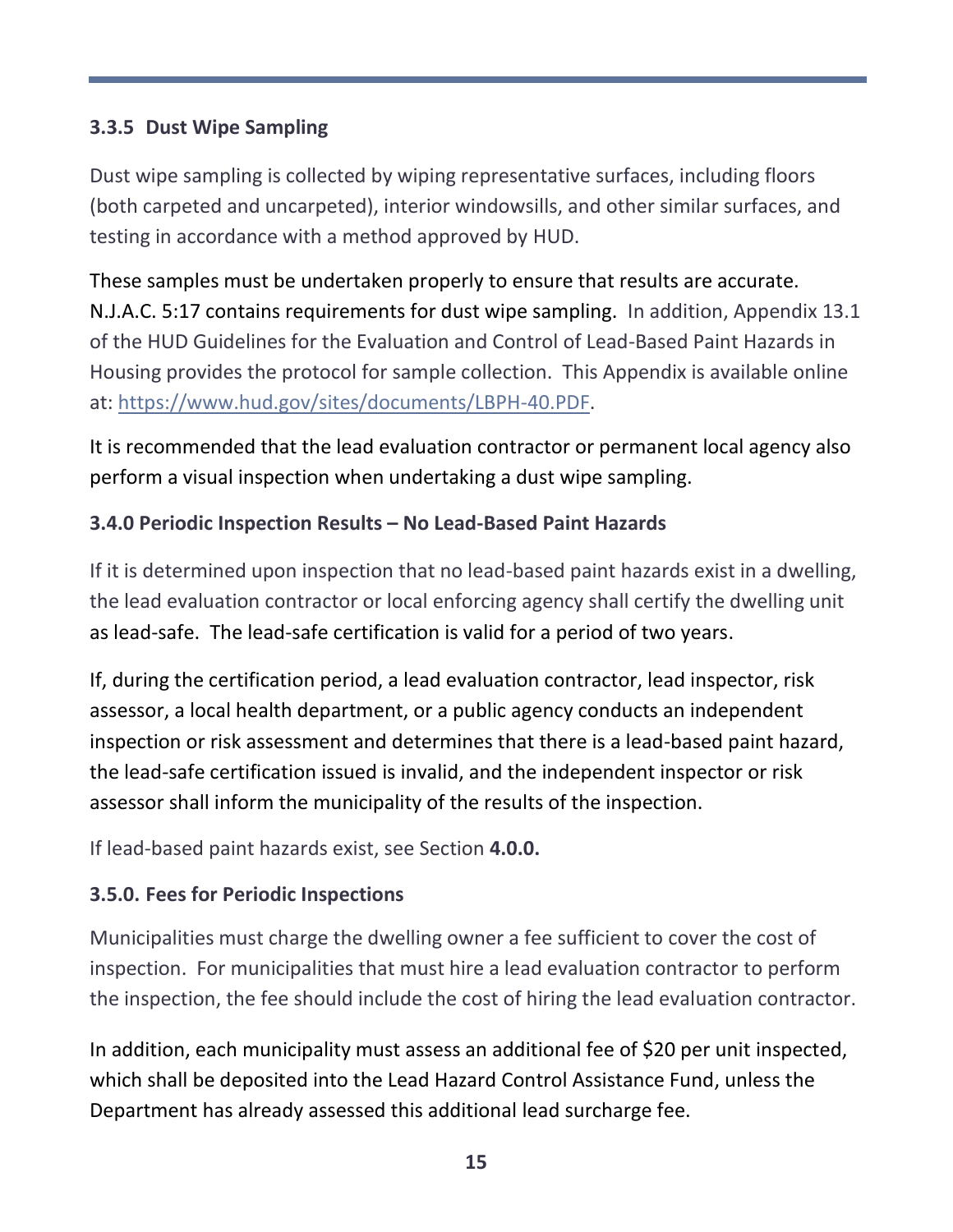## **4.0.0 REMEDIATION OF LEAD-BASED PAINT HAZARDS**

# **4.1.0 How to Proceed if Lead-Based Paint Hazards are Found**

If lead-based paint hazards are found during an inspection, the owner of the dwelling unit must remediate the lead-based paint hazard by using lead-based paint hazard control methods (interim controls) or abatement. Colloquially, remediation is often used synonymously with interim controls and does not include abatement; however, in the context of P.L.2021, c.182, encompasses both interim controls and abatement.

If deteriorated paint is found during the course of a visual assessment, the owner of a dwelling may elect to order a dust wipe inspection to confirm the presence of leadbased paint.

The next two sections provide an overview for the acceptable interim control and abatement methods.

#### **4.1.1. Who May Perform Remediation Work?**

Remediation work must be performed by certified individuals in accordance with all applicable Federal and State regulations.

The New Jersey Department of Community Affairs certifies lead evaluation and abatement contractors. Information may be found online at: [https://www.nj.gov/dca/divisions/codes/offices/leadhazard\\_abatement.html.](https://www.nj.gov/dca/divisions/codes/offices/leadhazard_abatement.html)

The New Jersey Department of Health licenses individual lead inspectors, risk assessors, and abatement workers. Information may be found online at: [https://www.nj.gov/health/ceohs/lead/lead-workers-supervisors/#4.](https://www.nj.gov/health/ceohs/lead/lead-workers-supervisors/#4)

The United States Environmental Protection Agency (EPA) certifies Renovation, Repair, and Painting (RRP) contractors. These firms are certified to perform RRP work that address lead-based paint in homes and childcare facilities. This work is often involved in interim control methods. Information may be found online at: [https://www.epa.gov/lead/lead-renovation-repair-and-painting-program.](https://www.epa.gov/lead/lead-renovation-repair-and-painting-program)

Interim controls that do not involve RRP work may be undertaken without specific certification.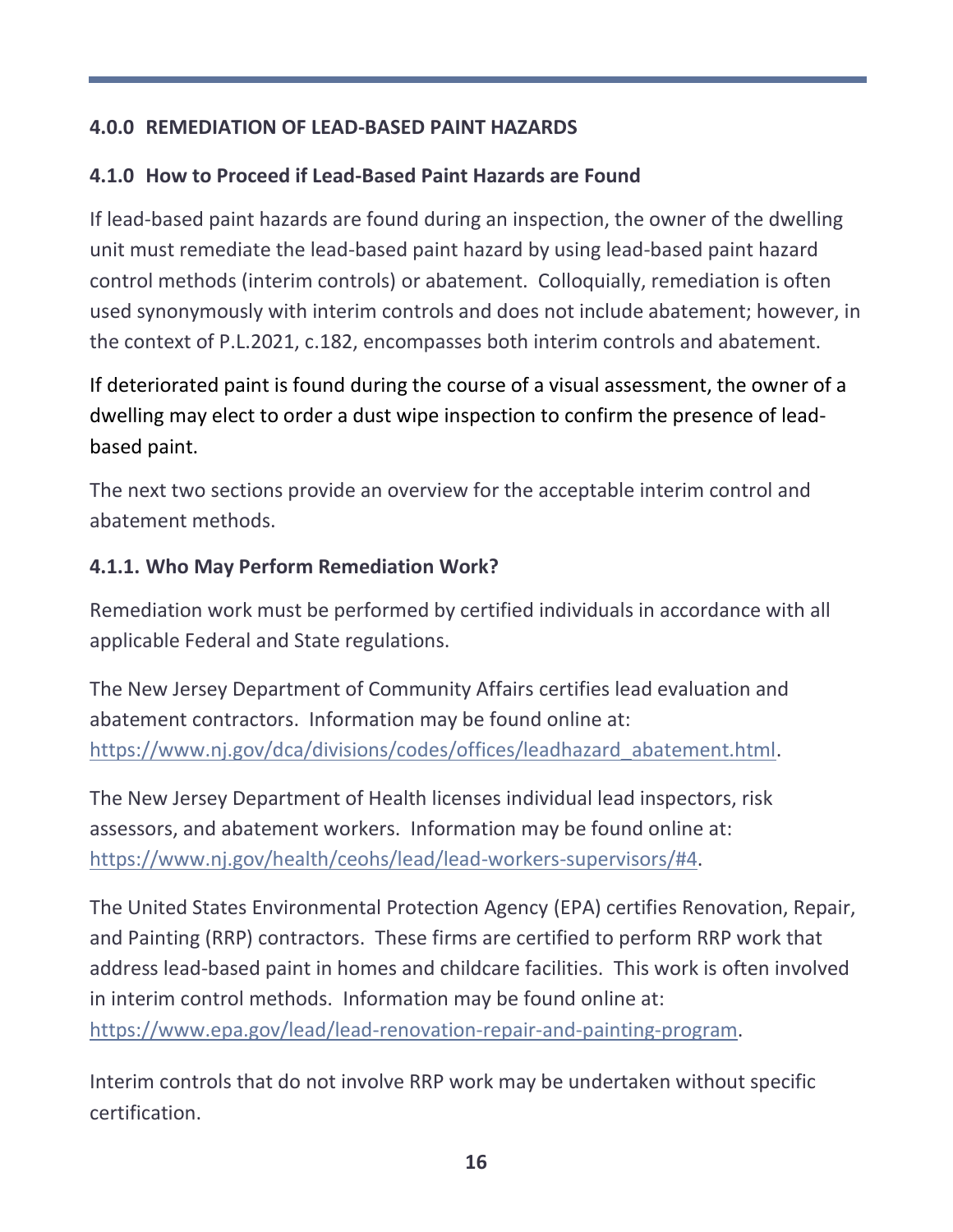# **4.2.0 Interim Controls**

Interim Controls are measures designed to temporarily reduce human exposure to lead-based paint hazards.

It is easiest and most appropriate to use interim controls when fixtures are structurally sound and lead exposure comes primarily from deteriorating paint and excessive levels of lead in household dust. In many cases, resources will not be available to finance abatement, making interim controls the only feasible approach.

Interim controls may also be appropriate if the housing unit is slated for demolition or renovation within a few years and the investment in more costly abatement is not merited.

The HUD Guidelines for Evaluation and Control of Lead Based-Paint Hazards in Housing provides the extensive requirements for interim controls. It is available online at: [https://www.hud.gov/program\\_offices/healthy\\_homes/lbp/hudguidelines.](https://www.hud.gov/program_offices/healthy_homes/lbp/hudguidelines)

Interim control measures include the following:

#### Paint Stabilization

• All deteriorated paint on exterior surfaces should be stabilized in accordance with the HUD guidelines.

#### Making surfaces smooth and cleanable

• All surfaces, such as floors, stairs, and interior windowsills, that are rough, pitted, or porous should be made smooth and easy to clean.

• Minor surface damage may be correctable by spackling and recoating. Otherwise, it may be necessary to cover or coat the surface with a material such as plastic, sheet vinyl, linoleum, etc.

Correcting dustgenerating conditions

• HUD guidelines include the necessary measures for correcting dustgenerating conditions.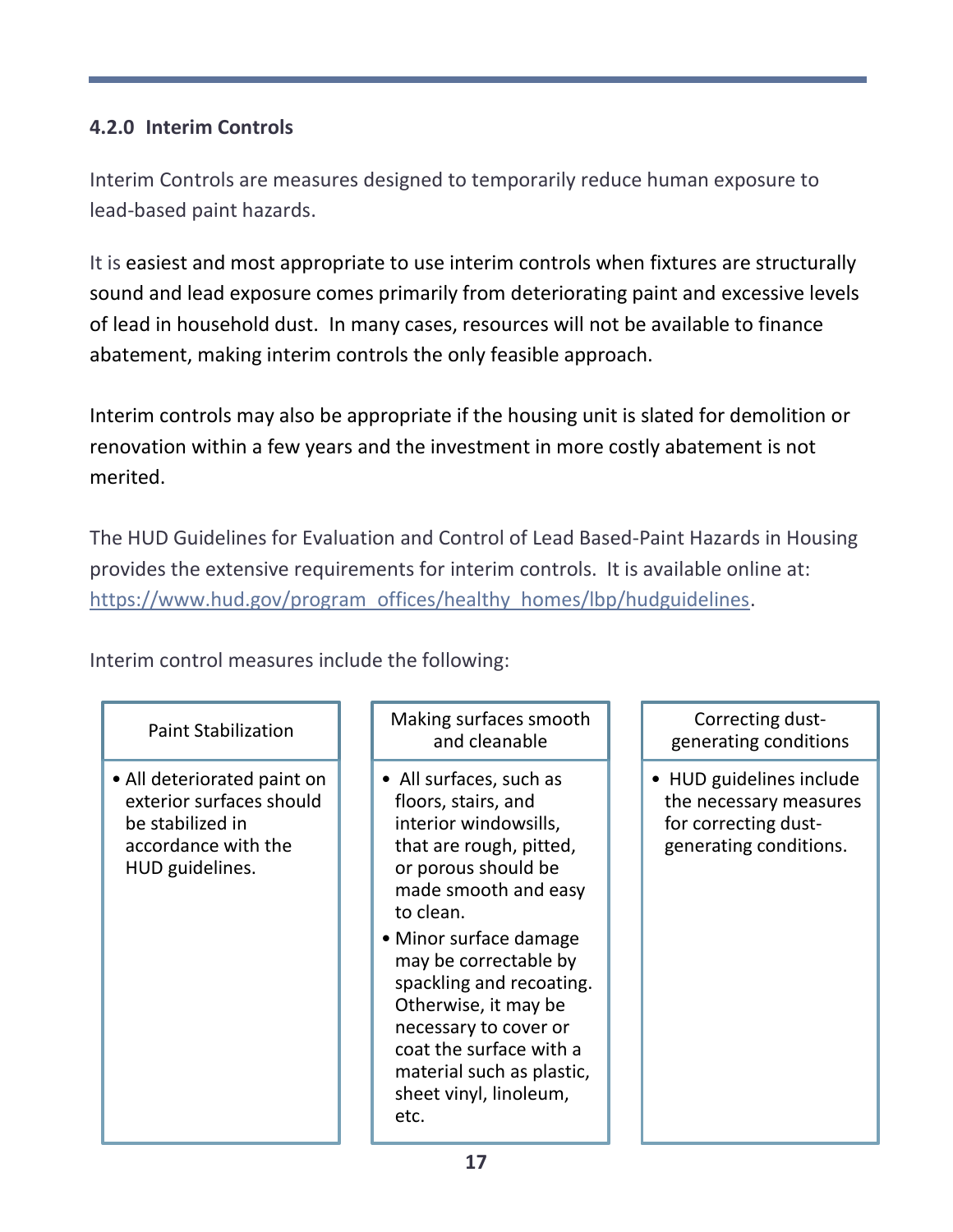#### **4.3.0 Abatement**

In certain cases, interim controls are unlikely to be effective, especially if the building has substantial structural defects or if interior or exterior walls, or major components, are seriously deteriorated or subject to excessive moisture. In these situations, abatement is more appropriate in addressing lead-based paint hazards.

All abatement work must be undertaken in accordance with the State regulations for Lead Hazard Evaluation and Abatement, which are described in N.J.A.C. 5:17, available online at:

[https://www.nj.gov/dca/divisions/codes/codreg/pdf\\_regs/njac\\_5\\_17.pdf.](https://www.nj.gov/dca/divisions/codes/codreg/pdf_regs/njac_5_17.pdf)

#### Abatement includes:

#### Paint Removal

• This includes the removal of lead-based paint by mechanical methods. Examples include wet scraping, wet sanding methods, non-abrasive blasting, etc.

#### Building Component Replacement

- This includes the careful removal of any building component which contains a leadbased paint hazard.
- These new components cannot be brought into the working area until all dust-generating activity is completed and has been cleaned to ensure the new component does not become exposed to lead hazards.

#### Enclosure

- This includes enclosing lead-based paint hazards behind other materials.
- Drywall, fiberboard, or its functional equivalent may be used for interior wall enclosures; moisture-resistant greenboard must be used in damp areas.
- Old flooring must be covered with one-half inch or thicker plywood before any other floor covering is added.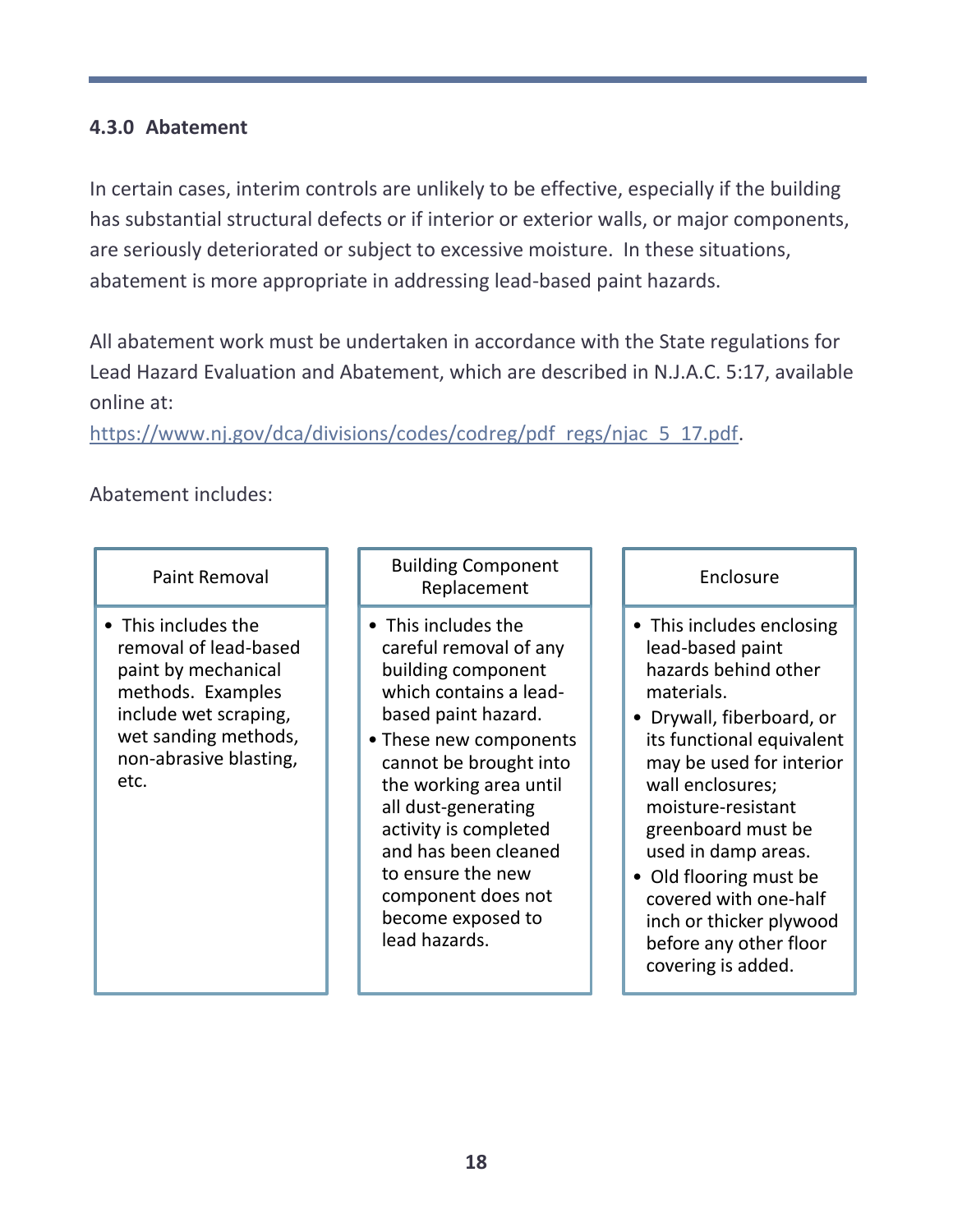#### **4.4.0 Post-Remediation Inspection**

After remediation has been completed, whether through interim controls or abatement, the municipality or lead evaluation contractor must perform an additional inspection within 60 days of the initial periodic lead-based paint inspection to ensure there are no further lead-based paint hazards.

Upon conducting the reinspection in dwellings that have been remediated using interim controls, if no lead-based paint hazards are found, the municipality or inspector must certify the dwelling to be lead safe pursuant to P.L.2021, c.182 (see Section 3.4.0. for an example of a lead-safe certificate). The certificate would then be valid for two years.

If the dwelling has been remediated using abatement, pursuant to N.J.A.C. 5:17-9.1, and a lead abatement clearance certificate has been issued by the local enforcing agency, then the lead-free certificate issued at the final clearance inspection shall exempt the dwelling from future inspections pursuant to P.L.2021, c.182 (see Section 3.2.0).

## **4.5.0 Grants and Loans for Remediation Work**

The Department of Community Affairs, Division of Housing and Community Resources, provides financial assistance in the form of grants or loans to eligible owners and occupants. Information about the various programs is available on the Department's website at: [https://www.nj.gov/dca/divisions/dhcr/offices/leadsafe.html.](https://www.nj.gov/dca/divisions/dhcr/offices/leadsafe.html)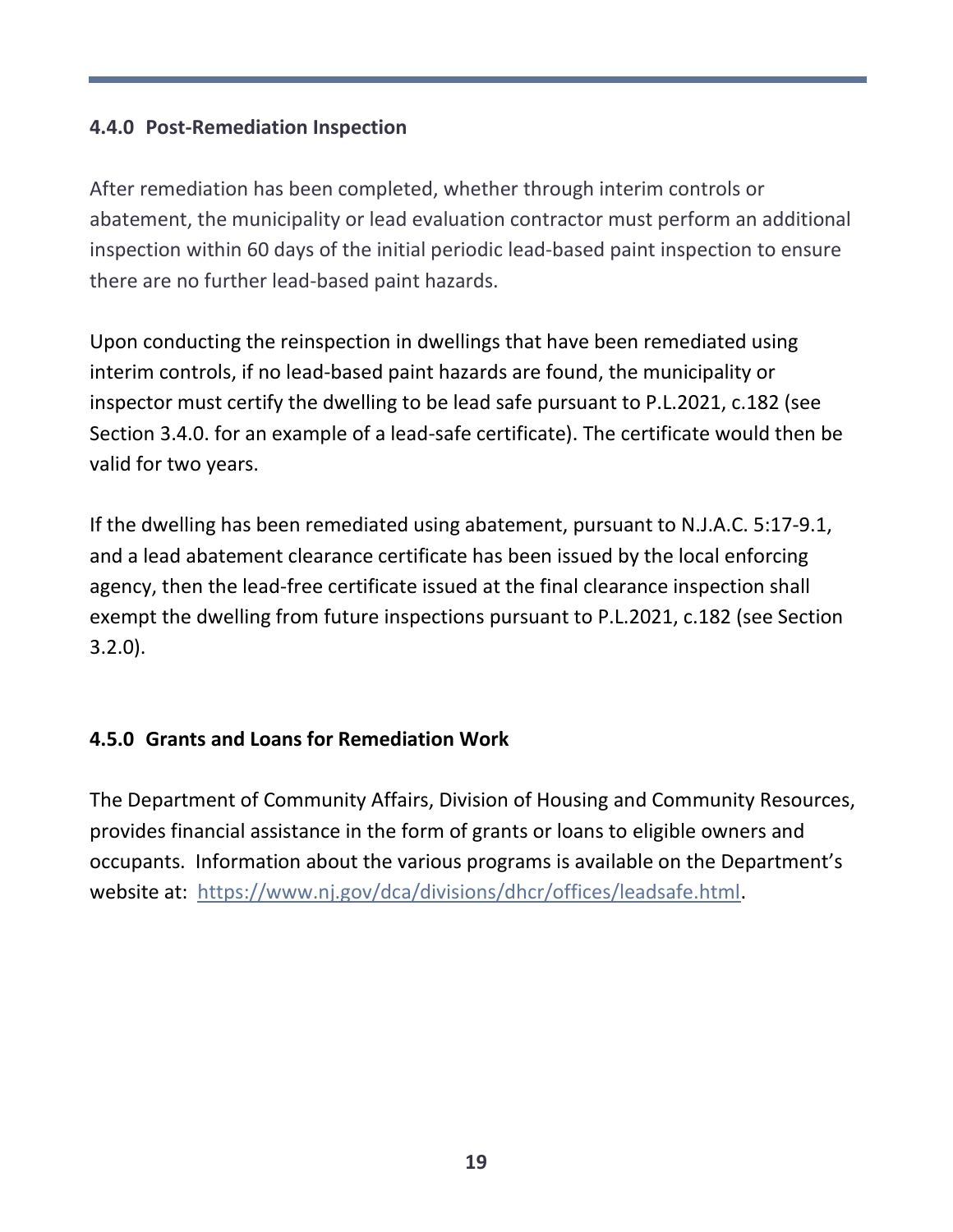# **5.0.0 RECORDKEEPING AND INVESTIGATIONS**

# **5.1.0 Municipal Record Keeping**

Municipalities will be required to keep track of all rental dwellings, their inspection schedule, and whether a lead-based paint hazard has been found.

In addition to the inspection schedule, municipalities must maintain a copy of any leadsafe certificates in their records for the property.

## **5.2.1 Municipal Investigations**

Municipalities are authorized to conduct investigations and issue penalties to enforce a property owner's failure to comply with the requirements of P.L.2021, c.182.

If a municipality determines that a property owner has failed to comply with the requirements of this law, the property owner must be given 30 days from the date of the determination to cure any violation by ordering the necessary inspection or by initiating remediation.

If the dwelling owner has not cured the violation within 30 days, the owner shall be subject to a penalty not to exceed \$1,000 per week until the required inspection has been conducted or remediation efforts have been initiated. Remediation efforts are considered initiated when the owner has hired a lead abatement contractor or other qualified party to perform lead-hazard control methods.

## **5.2.2 Department of Community Affairs Investigations**

When a complaint is filed with the Department of Community Affairs, or of the Commissioner's own accord, the Commissioner is authorized to conduct investigations and issue penalties against a municipality for its failure to comply with the requirements of P.L.2021, c.182. The Department will give the municipality a period of 30 days to undertake necessary inspections and provide proof in the form of valid leadsafe certifications or notification that lead-based paint hazards exist in a dwelling and remediation will be initiated. If the municipality has not cured the violation within 30 days, they shall be subject to a penalty not to exceed \$1,000 per week until the necessary action has been taken.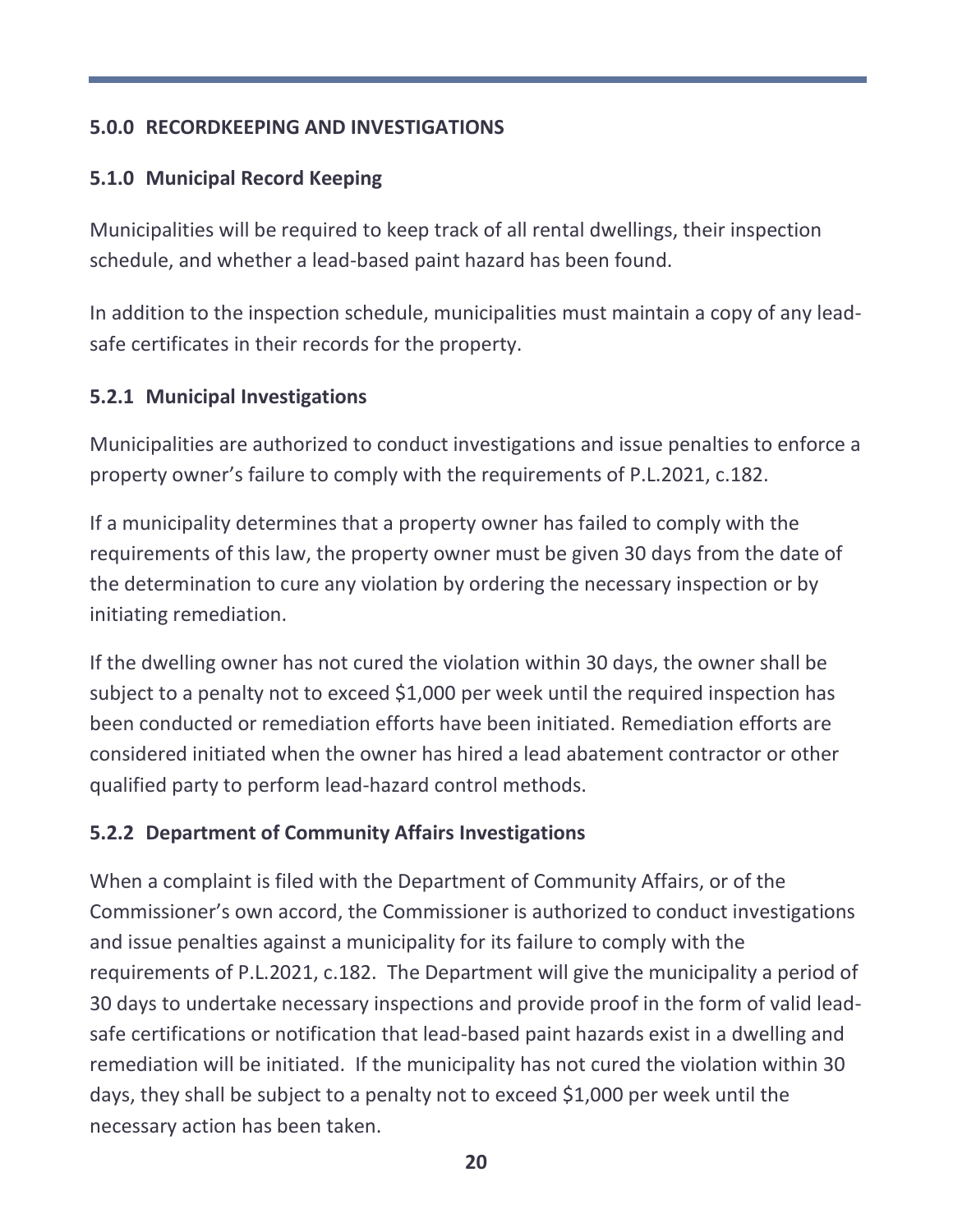#### **APPENDIX A. LEAD-SAFE CERTIFICATION**

|                                                                          |                                          | <b>LEAD - SAFE CERTIFICATE</b>                                                                                                                                                                                                                                                                                                                                                                                                                                                                                                          |
|--------------------------------------------------------------------------|------------------------------------------|-----------------------------------------------------------------------------------------------------------------------------------------------------------------------------------------------------------------------------------------------------------------------------------------------------------------------------------------------------------------------------------------------------------------------------------------------------------------------------------------------------------------------------------------|
|                                                                          |                                          | It is hereby certified that a lead based paint visual inspection and/or dust wipe sampling has been performed in accordance with the<br>protocols referenced in N.J.A.C. 5:17, and the results of which indicate that no lead-based paint hazards have been found in the<br>dwelling unit listed below. It shall be the owner's responsibility to perform any required on-going evaluation and maintenance to<br>ensure that the dwelling unit remain in a Lead - Safe condition. PURSUANT TO P.L.2003, c.311 (C.52:27D-437.1 et. seq.) |
|                                                                          | This certificate is VALID FOR TWO YEARS, |                                                                                                                                                                                                                                                                                                                                                                                                                                                                                                                                         |
|                                                                          |                                          |                                                                                                                                                                                                                                                                                                                                                                                                                                                                                                                                         |
| <b>Site Address</b>                                                      |                                          | <b>Block</b><br>Lot                                                                                                                                                                                                                                                                                                                                                                                                                                                                                                                     |
| <b>Applicable Dwelling Unit:</b><br><b>Insp/RA Name All All Analysis</b> |                                          | (CERTIFICATE IS VALID FOR A DWELLING UNIT AND SHALL BE AFFIXED TO LEASE)<br>Evaluation Contractor #: Phone                                                                                                                                                                                                                                                                                                                                                                                                                              |
|                                                                          |                                          |                                                                                                                                                                                                                                                                                                                                                                                                                                                                                                                                         |
| Signature                                                                | NJDOHID#                                 | Contractor Address: Entrance and The Contractor Address:                                                                                                                                                                                                                                                                                                                                                                                                                                                                                |
|                                                                          |                                          |                                                                                                                                                                                                                                                                                                                                                                                                                                                                                                                                         |
|                                                                          | <b>OR</b>                                |                                                                                                                                                                                                                                                                                                                                                                                                                                                                                                                                         |
|                                                                          | Signature                                | Date Issued (mm / dd / yyyy)                                                                                                                                                                                                                                                                                                                                                                                                                                                                                                            |
| <b>Name of Municipal Inspector</b>                                       |                                          |                                                                                                                                                                                                                                                                                                                                                                                                                                                                                                                                         |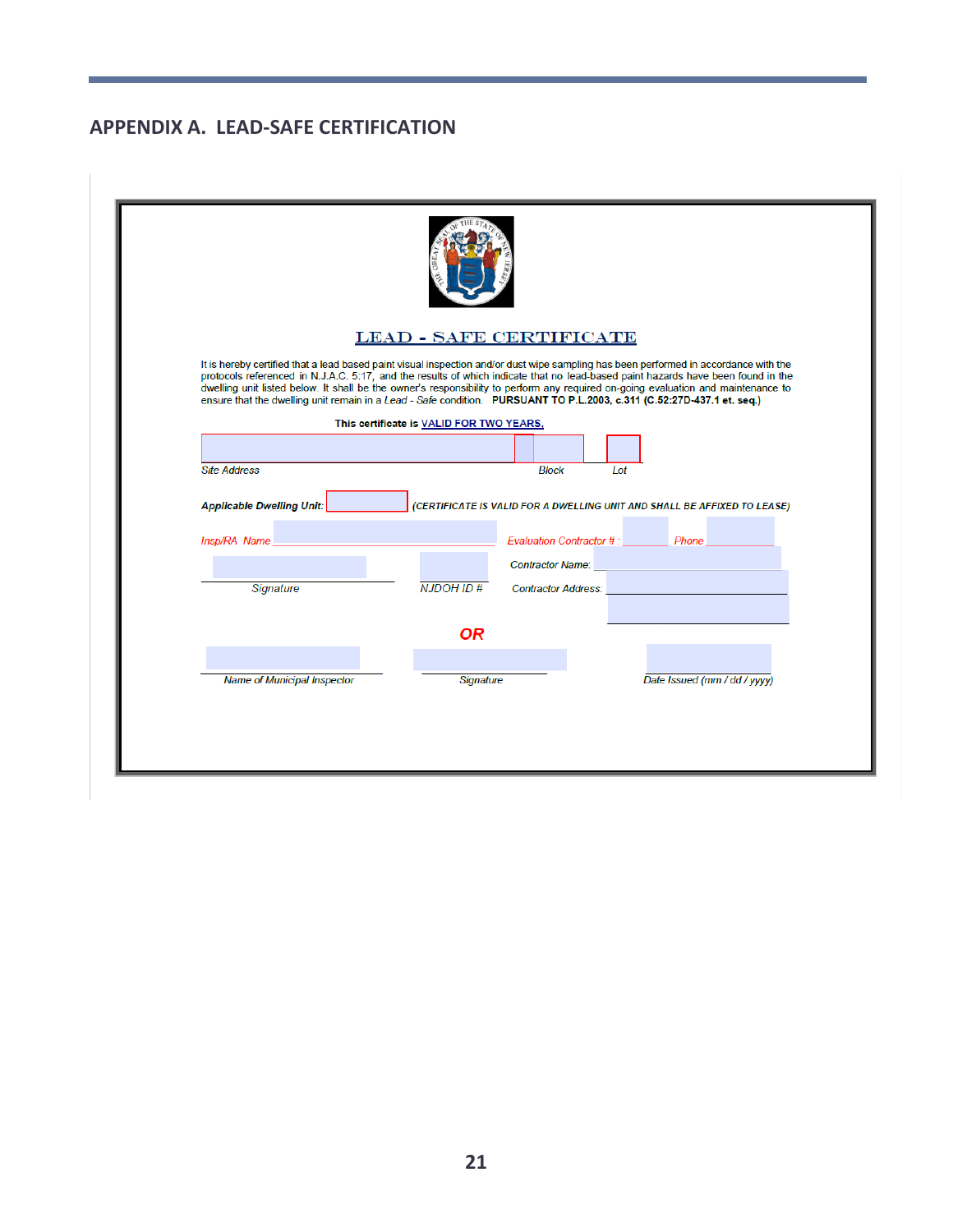#### **APPENDIX B. FREQUENTLY ASKED QUESTIONS**

1. What is lead and its associated hazards?

Lead is a toxic, naturally occurring element and heavy metal in our environment that was widely used in commercial products such as gasoline, paint, cosmetics, spices, and pottery. Lead exposure in children can cause nervous system and kidney damage, as well as learning disabilities, attention-deficit disorder, and decreased intelligence. It can also cause behavior, speech, and language problems, hearing damage, decreased muscle and bone growth, and poor muscle coordination.

2. How does one identify lead-based paint hazards?

Lead-based paint is usually not a hazard if it is in good condition, and the paint is not on an impact or friction surface, such as a window. Deteriorating lead-based paint (peeling, chipping, chalking, cracking, or damaged paint) is a hazard and needs attention. Lead dust can form when lead-based paint is scraped, sanded, or heated. Dust also forms when painted surfaces bump or rub together. Lead chips and dust can reside on surfaces and objects that people touch.

3. What are the requirements of municipalities under P.L. 2021, c. 182?

The law imposes an obligation on municipalities to perform or hire a certified lead evaluation contractor to perform inspections of certain single-family, two-family, and multiple rental dwellings for lead-based paint hazards every three years or upon tenant turnover where there is no valid lead-safe certification. As an alternative, municipalities must permit dwelling owners/landlords to directly hire a certified lead evaluation contractor for this purpose.

4. What are the requirements of property owners under P.L. 2021, c. 182?

If lead-based paint hazards are identified, then the owner of the dwelling shall remediate the hazards through abatement or lead-based paint hazard control mechanisms. Property owners must also report all tenant turnover activity to the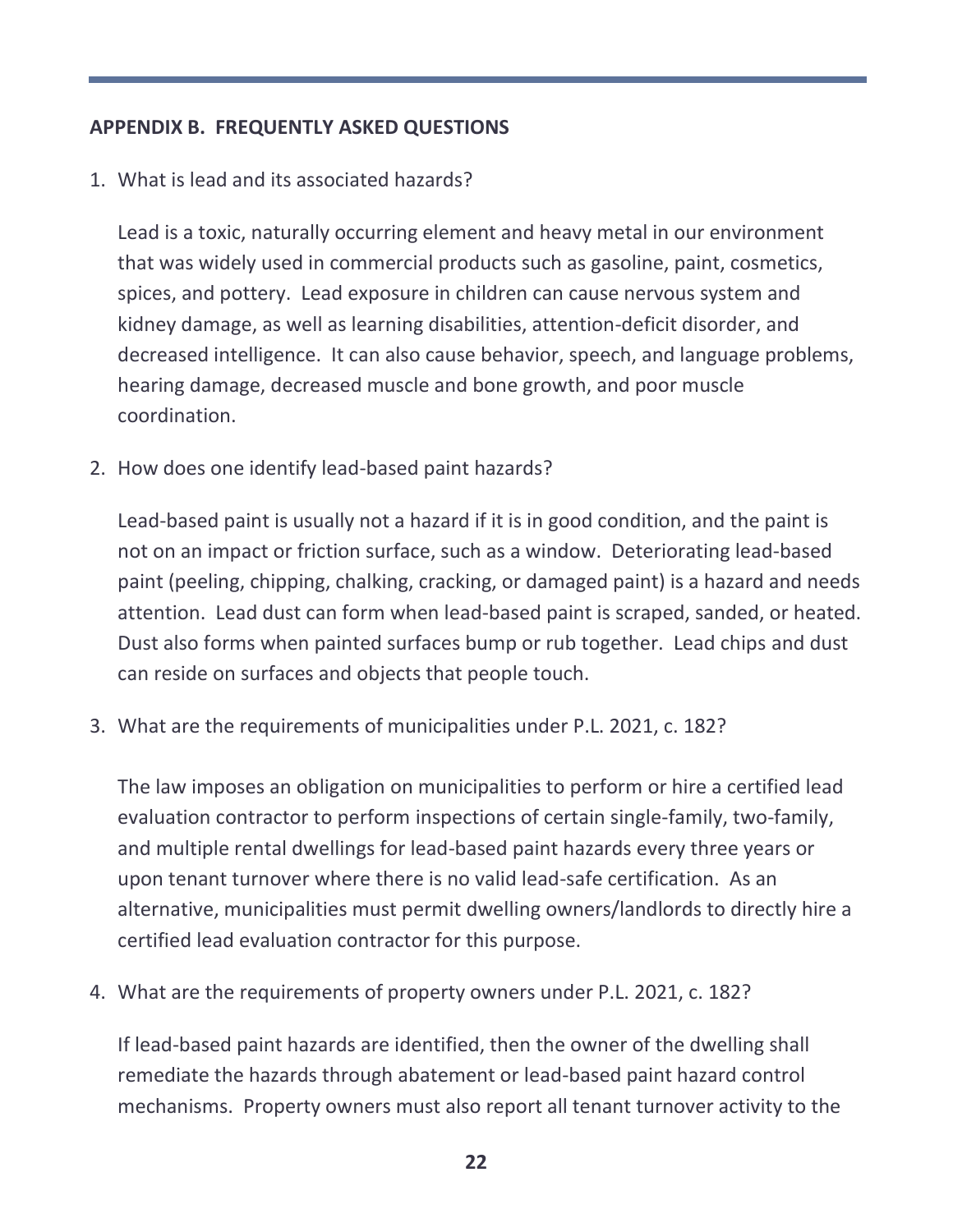municipality. Lastly, property owners must provide a copy of N.J.A.C. 5:28A, any lead-safe certifications, and the accompanying guidance document, Lead-Based Paint in Rental Dwellings, to any prospective owners of the dwelling during the real estate transaction, settlement, or closing.

5. What dwellings are required to be inspected and what dwellings are exempt?

All single-family, two-family, and multiple rental dwellings must be inspected, with the exception of the following dwellings, which are exempt:

- Dwellings that were constructed during or after 1978.
- Single-family and two-family seasonal rental dwellings which are rented for less than six-months duration each year by tenants that do not have consecutive lease renewals.
- Dwellings that have been certified to be free of lead-based paint pursuant to N.J.A.C. 5:17-3.16(b).
- Multiple rental dwellings that have been registered with the Department of Community Affairs for at least ten years and have no outstanding lead violations from the most recent cyclical inspection performed on the multiple dwelling under the "Hotel and Multiple Dwelling Law" (N.J.S.A. 55:13A-1).
	- o This means that all multiple dwellings constructed prior to 1978 and registered with the Department for at least ten years that have a certificate of inspection issued by the Department of Community Affairs, Bureau of Housing Inspection, are exempt from this requirement.
	- o A multiple dwelling that has been registered with the Department for at least ten years with an open inspection that has no violations for paint is also exempt from this requirement.
- Dwellings with a valid lead-safe certificate issued pursuant to this law, P.L.2021, c.182. Lead-safe certificates are valid for two years from the date of issuance.
- 6. What is the periodic inspection procedure?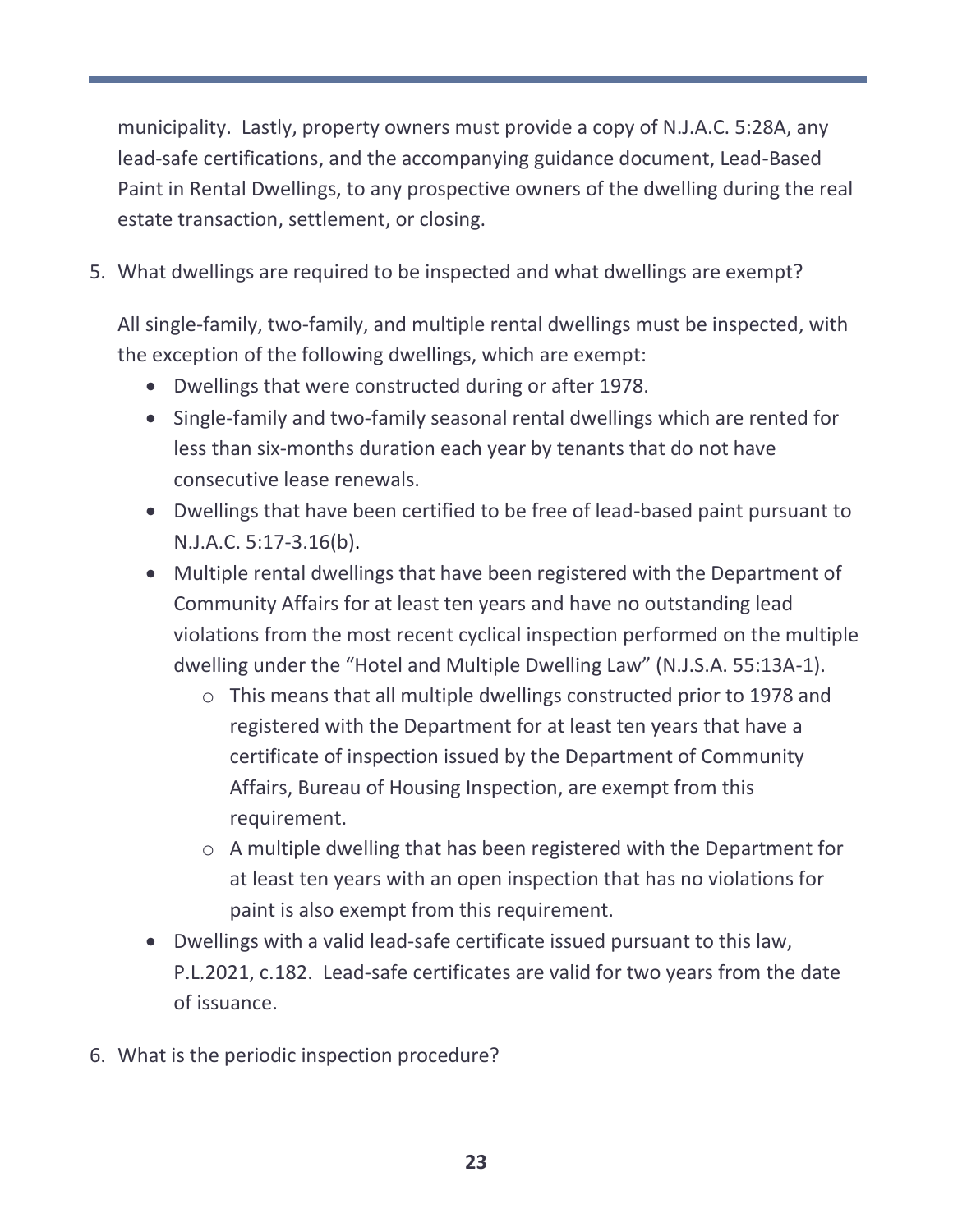For dwellings located in a municipality in which less than three percent of children tested, six years of age or younger, have a blood lead level greater than or equal to five micrograms per deciliter, the inspection may be carried out through visual inspection, as explained in Section 3.3.4.

For dwellings located in a municipality in which at least three percent of children tested, six years of age or younger, have a blood lead level greater than or equal to five micrograms per deciliter, the inspection must be carried out through dust wipe sampling, as explained in Section 3.3.5.

All rental dwelling units required to be inspected must be inspected for lead-based paint within two years of the effective date of the law, July 22, 2022, or upon tenant turnover, whichever is earlier. This means that the first inspection must take place no later than July 22, 2024.

After the initial inspection, all units shall be inspected for lead-based paint hazards every three years, or upon tenant turnover, whichever is earlier. An inspection upon tenant turnover is not required if the owner has a valid lead-safe certificate. Lead-safe certificates are valid for two years. If the lead-safe certificate has expired, and there will be a tenant turnover, an inspection will be necessary before the three-year inspection.

In all scenarios, the next inspection should be scheduled three years from the date of issuance of the most recent valid lead-safe certification.

7. What is a visual assessment?

A visual assessment is an examination of all painted building components for deteriorated paint or visible surface dust, debris, or residue. The inspector should also look for paint chips or dust from painting activities that were not cleaned up and paint residue on floors.

8. What are dust wipe samplings?

Dust wipe sampling is collected by wiping a representative surface, including floors (both carpeted and uncarpeted), interior windowsills, and other similar surfaces,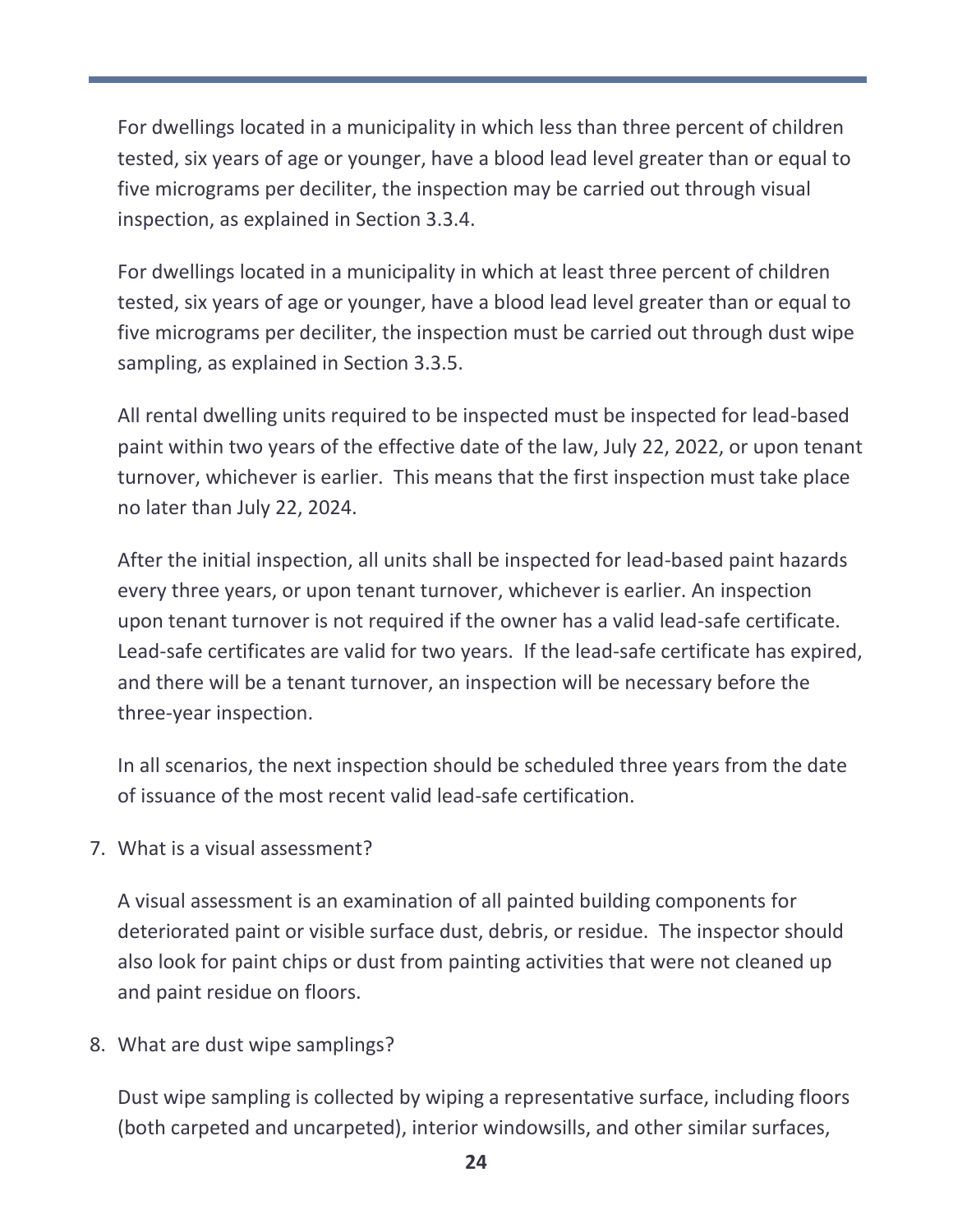and testing in accordance with a method approved by the United States Department of Housing and Urban Development (HUD). These samples must be undertaken properly to ensure that results are accurate.

9. What does interim controls mean?

Interim controls are a set of measures designed to reduce temporarily human exposure or likely exposure to lead-based paint hazards, including specialized cleaning, repairs, maintenance, painting, temporary containment, ongoing monitoring of lead-based paint hazards or potential hazards.

10. What does abatement mean?

Lead abatement is a set of measures designed to permanently eliminate lead-based paint hazards.

11. Who can perform lead evaluation?

The New Jersey Department of Community Affairs certifies lead evaluation contractors. The New Jersey Department of Health licenses individual lead inspectors and risk assessors.

12. Who can perform lead remediation work?

The New Jersey Department of Community Affairs certifies lead abatement contractors; the New Jersey Department of Health licenses individual lead abatement workers; the United States Environmental Protection Agency (EPA) certifies Renovation, Repair, and Painting (RRP) contractors. These firms are certified to perform RRP projects that address lead-based paint in homes.

13. What is required for municipal record keeping to be in compliance with the Act?

Municipalities must maintain a record of all dwellings subject to this Chapter which shall include up-to-date information on inspection schedules, inspection results,